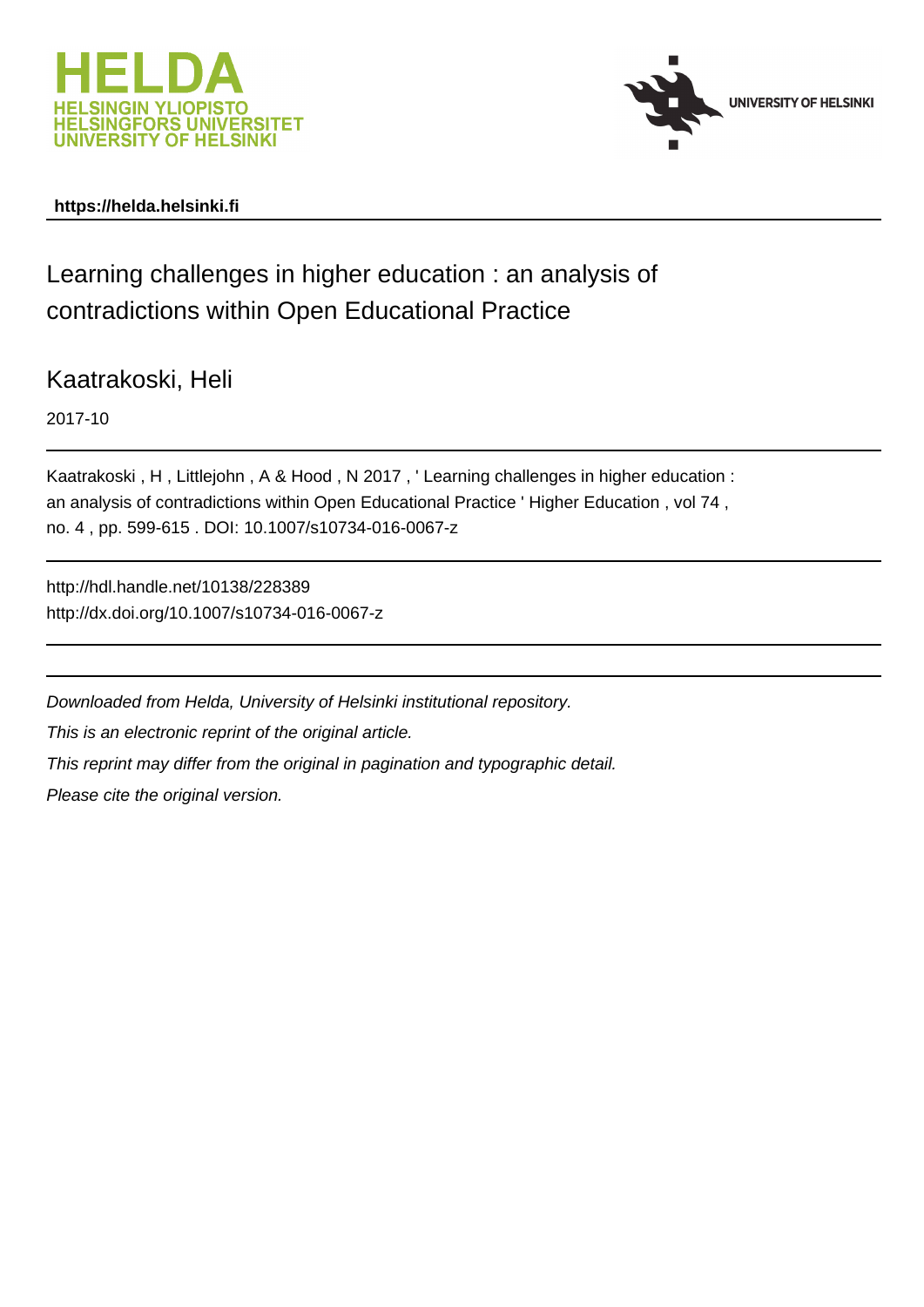Kaatrakoski, Heli; Littlejohn, Allison and Hood, Nina (2017). Learning challenges in higher education: an analysis of contradictions within Open Educational Practice. Higher Education, 74(4) pp. 599–615.

# Learning challenges in higher education: an analysis of contradictions within open educational practice

Open education, including the use of open educational resources (OER) and the adoption of open education practice (OEP), has the potential to challenge educators to change their practice in fundamental ways. This paper forms part of a larger study focusing on higher education educators' learning from and through their engagement with OER. The first part of the study was a quantitative survey investigating educators' learning behaviour when they learned to use OER in their practice. The second part of the study explored qualitatively how educators engaged with OER and how they conceptualised their learning. Data was gathered through interviews with 30 higher education educators. This paper reports the analysis of these interviews. The analysis draws on the theory of self-regulated learning and cultural-historical activity theory (CHAT) to explore the challenges adult education practitioners encounter when changing their practice. The study tests the application of a framework that traces the discursive manifestations of contradictions, exploring how this framework can be used to examine different aspects of self-regulated learning as educators learn how to use OER. We have identified three distinct tensions in higher education educators' practice: tensions between the emerging needs of the individual (as he or she adopts new forms of practice) and organisational policies; between the transfer of responsibilities from educators to students as new practice is embedded and institutional accountability; and between cost-efficiency and learning objectives. The framework for the discursive manifestations of contradictions was a useful tool used to surface these apparent tensions.

#### 1. Introduction

There is evidence that open education, including the use of open educational resources (OER) and the adoption of open education practice (OEP), is encouraging a shift in educational practice (Littlejohn & Pegler 2014; Masterman & Wild 2012). The Organisation for Economic Cooperation and Development (OECD) defines OER as digitised materials offered freely and openly for educators, students and self-learners to use and reuse for teaching, learning and research (OECD 2007). Since the first major OER release project, MIT's OpenCourseWare initiative of 2001 (Livingstone-Vale & Long 2003), OER have been produced by a wide range of institutions and individuals (see Wiley, Bliss, McEvan 2014). The Cape Town Declaration (2008), a founding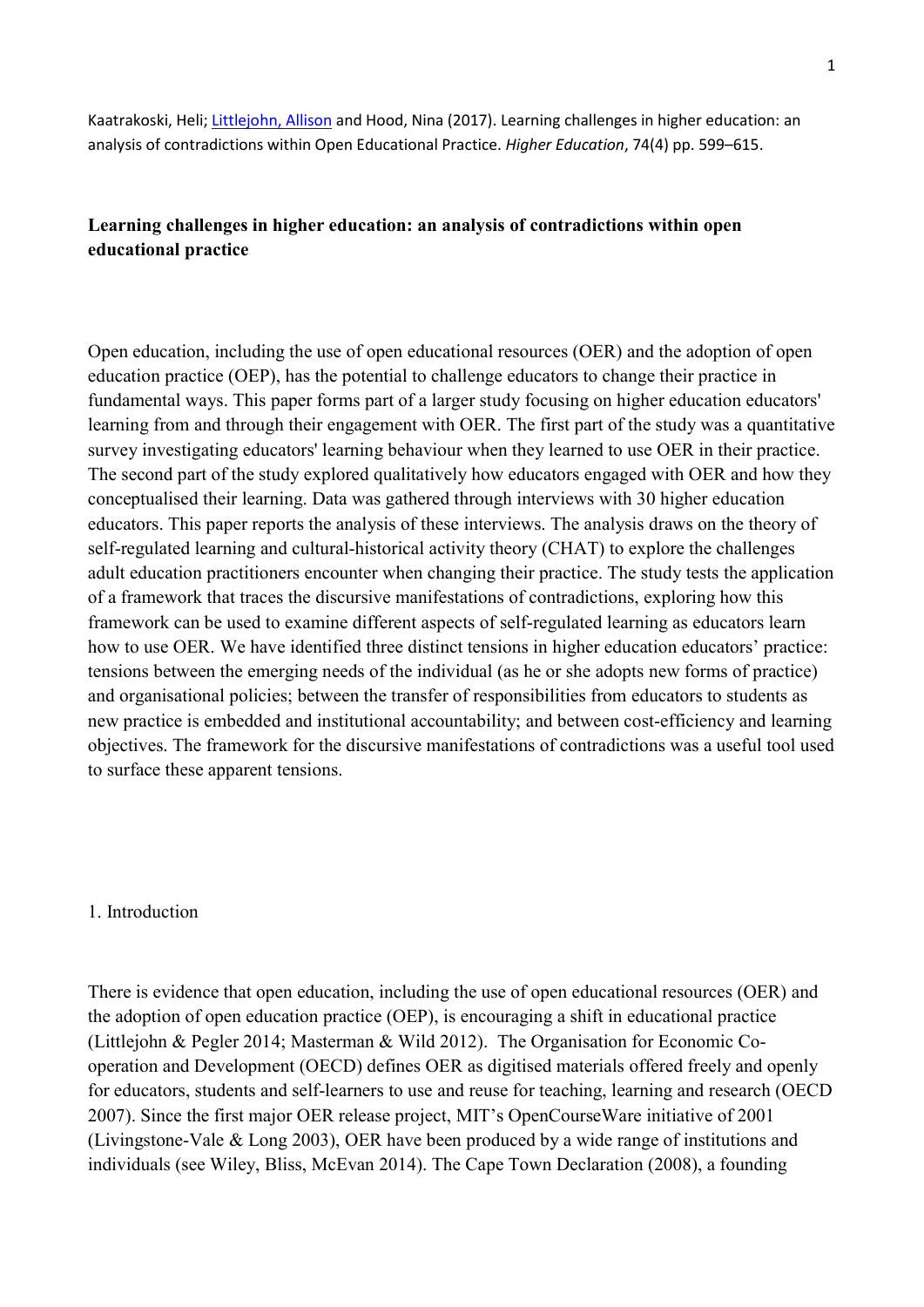document of the OER 'movement', suggests that OER provide the potential for educators to adopt new approaches around sharing and collective learning, and to promote new ways of thinking about content and learning opportunities in education settings.

While the term Open Educational Practice (OEP) has been variously defined (for different definitions see Cape Town Declaration 2008; Conole & Ehlers 2010), there is growing consensus that it incorporates the production, management, use and reuse of resources, as well as the construction of new pedagogies and learning activities. Open Educational Practice has the potential to empower learners as co-producers in their lifelong learning path (Conole & Ehlers 2010) and encourage educators to build and work within networks of practice (Earl and Katz 2007). New forms of professional practice are expanded through networks (Evans & Stone-Johnson 2010).

Previous studies on the use of OER suggest that while educators are slowly adopting Open Educational Practice there remains limited understanding of breadth of teaching and learning practice that OER enable. This issue may be compounded by the tendency of education-related change efforts to centre on educational content or resources, such as OER (Ehlers 2011; OPAL 2011). However, professional learning and development also requires the development of different types of knowledge, reimagining each individual's learning practice (socio-regulative knowledge) as well as the socio-cultural context in which their practice is situated (socio-cultural knowledge) (Littlejohn & Hood 2016; Tynjälä 2013). Studies have found that the limited uptake of OER and OEP by educators is influenced by factors at both the individual level (Littlejohn & Hood 2016; Littlejohn & Pegler 2014; McAndrew, 2010) as well as the organisational/institutional level (Banzato, 2012; Beetham et al. 2012; Carey et al. 2015). This study examines these influencing factors.

This paper forms part of a larger study examining higher education educators' learning from and through their engagement with OER (http://www.exploerer.gu.se). It draws on theories of selfregulation (Tynjälä 2008; Zimmerman 2000) and cultural-historical activity theory (CHAT) (Engeström 1987; Leont'ev 1978; Vygotsky 1978) to explore learning and development in work settings in which learning is not the primary objective of activity (Ellström 2011). Some exploratory studies have explored OER and OEP using the CHAT framework. There is empirical evidence of tensions between established and emerging practice (McGill et al 2010; Littlejohn et al. 2014; Falconer et al. 2016; Porter 2013) with cultural practice being realigned (Cox 2016). These studies point to a need for new professional development practice to address emergent opportunities afforded by OER (Porter 2013). This study fills this gap in the literature, both empirically and methodologically, building upon prior work while examining in greater detail the dialogue around emerging forms of professional practice.

The analysis is guided by the following questions:

(1) What tensions are experienced by higher education educators as they adopt Open Educational Practice?

(2) Can the conceptual framework of 'discursive manifestations of contradictions' be used to analyse aspects of self-regulated learning related to Open Educational Practice?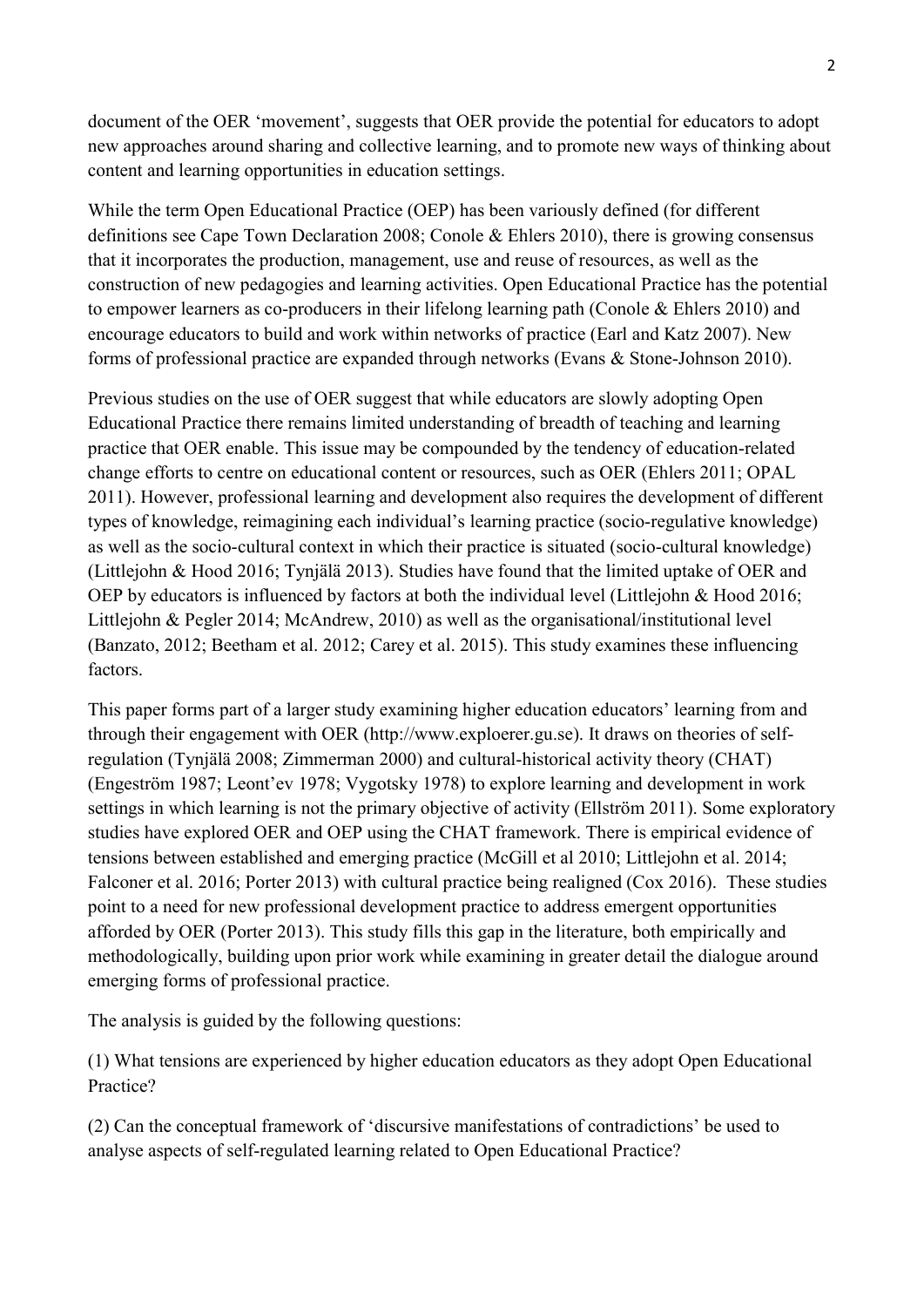First, the paper explores how CHAT can enrich understandings of educators' engagement with OER and adoption of OEP. The paper firstly explores the tensions higher education practitioners encounter in their work. By analysing the contradictions expressed by educators at the individual (action) level as they adopt new forms of practice, we also identify the foundations of tensions and challenges experienced by professionals at the socio-cultural level. In this framework practitioners' individual actions accomplish education activity which object is students and their learning. Second the study contributes to the broader understanding of the evolution of OEP, focusing on how educators learn this evolving practice. Through the use of Engeström's and Sannino's (2011) conceptual framework for analysing contradictions and how these tensions are manifest, we test whether and how the framework can be applied to examine each professional's self-regulated learning.

# 2. Theories of learning

The pace of social, economic and technological change has resulted in an urgent need for continued professional development and learning at work. As organisations try to strengthen and reconceptualise professional learning, there is a requirement to measure and evaluate these new and developing approaches. Hager (2011) has identified three groups of work-related learning theories that are useful in this fast-developing context. The first group includes theories from psychology (Argyris and Schön 1974) that place primacy on individual learners and their acquisition of skills for work. More recently this group has included theories of self-regulated learning (Zimmermann 2000; Pintrich 2000). The second group includes socio-cultural theories (and cultural-historical theories) (Engeström 1987; Lave & Wenger 1991; Vygotsky 1978), which are strongly influenced by cultural psychology, sociology and social anthropology. These theories emphasise that social, cultural and organisational factors shape learning and consequently extend beyond each individual as a unit of analysis (Hager 2011). The third set includes postmodern theories (Gherardi & Nicolini 2000) that conceptualise learning as an ongoing process, characterized by temporal change and continual adaptation.

This paper draws on the tradition of socio-cultural and cultural-historical theories. It links the psychological theory of self-regulated learning (Zimmermann 2000) together with CHAT (Engeström 1987) to analyse higher education educators' learning and development around OER and OEP in the context of their changing work environments. In this sense the analysis takes both an individual (psychological) and socio-cultural perspective.

# 2.1. Self-regulated learning

Self-regulated learning, and in particular the ability to intentionally adopt learning behaviours, is crucial for supporting change in work practice and professional development (Littlejohn & Hood 2016; Zimmermann 2000; Tynjälä 2008). The concept of self-regulation refers to 'self-generated thoughts, feelings and actions that are planned and cyclically adapted to the attainment of personal goals' (Zimmerman 2000). An individual's self-regulative behaviour, however, is not static, and may vary in accordance with changing personal and contextual factors. Feelings of confidence or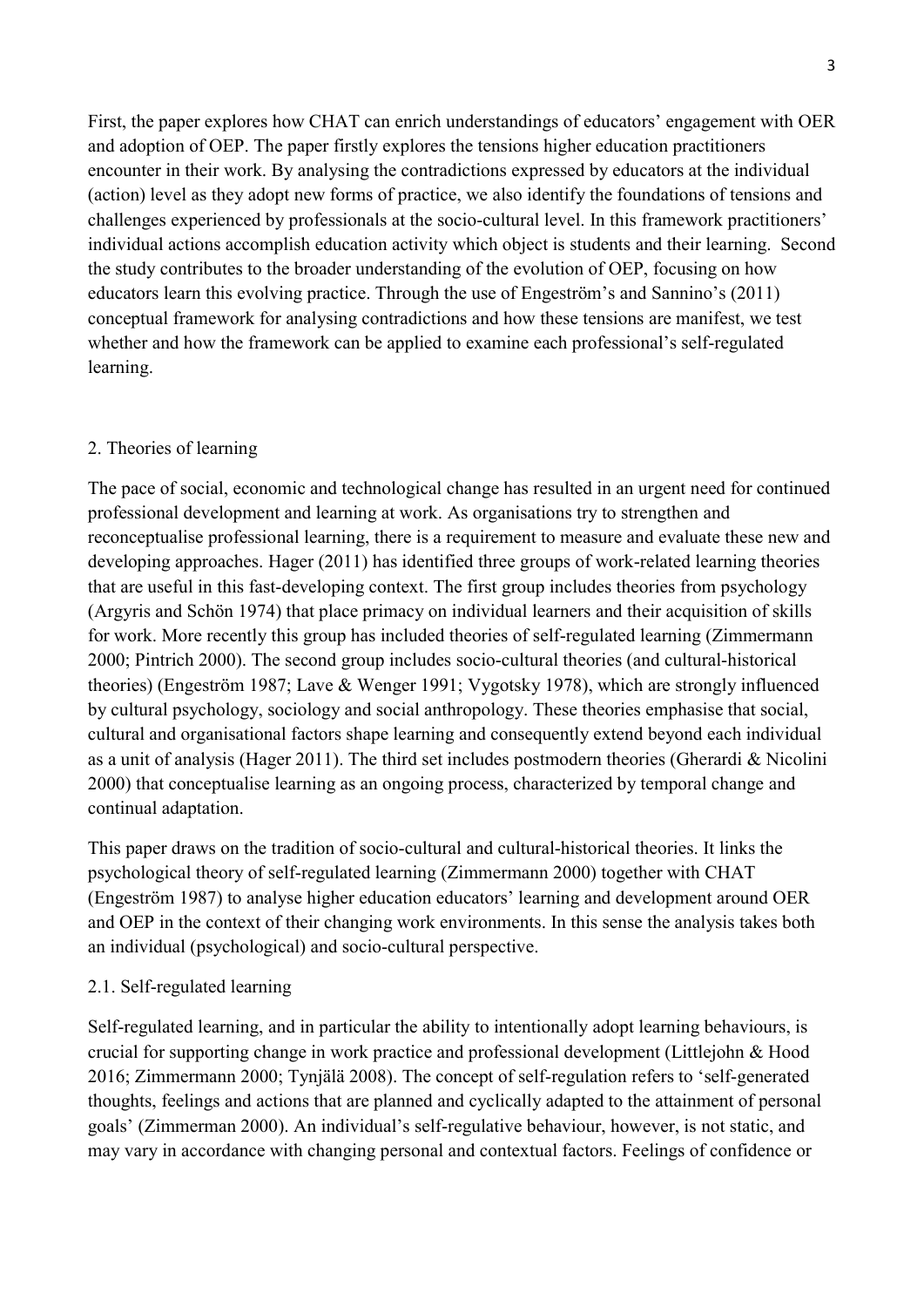opportunities to collaborate with others, for example, may motivate people to participate in learning situations and activities that support their professional practice (Pintrich 2000).

Sitzmann and Ely (2011) suggest that, while theories of self-regulated learning primarily have been developed in formal educational settings, self-regulation has stronger effects in less formalised and structured settings, including workplaces. In these contexts individuals have to take responsibility for their own learning. Hood and Littlejohn (in press) examined how an educator's ability to selfregulate their learning together with their workplace context influences their ability to learn from involvement with OER. The study indicated that in changing education practice both personal and contextual factors are important in supporting educators' workplace learning. Additional studies of self-regulated learning in various work settings have further identified the importance of workplace context in shaping educators' learning behaviour (van Eekelen, Vermunt, & Boshuizen 2005; Sitzman & Ely 2011).

### 2.2. Cultural-historical activity theory

Cultural-historical activity theory conceptualises human activity as object-oriented, mediated, collective and social (Engeström 1987; Leont'ev 1978; Vygotsky 1978). Leont'ev (1978) encapsulated his thinking in a three-level hierarchy of activity model: (1) routine actions carried out within a specific context; (2) short-term practical actions conducted by individuals or a group of individuals to fulfil a set of goals; and (3) long-term motive-driven activity. Leont'ev crystallised his ideas through analysis of a primeval collective hunt (activity). He specifically examined an individual beater's participation (action) in the hunt in order to fulfil a need for food or clothing. The beater's actions may be focused on frightening the herd of animals to trigger their movement toward a group of hiding hunters. Thus the beater's actions support hunting, rather than being directly involved in the hunt (the object of the activity). 'Routines' are a set of automated actions, for example, the use of hunting tools during a hunt. Leont'ev's theory suggests that when studying psychological processes (individuals' interpretations of phenomena or their motives), the analysis cannot be isolated from social relations and societal life (Leont'ev 1978). A framework is needed to support analysis of individual actions within the social context.

#### 2.2.1. A dialectical theory

The Cultural historical Activity Theory (CHAT) framework provides a powerful means of analysing work and learning, particularly in context of organisational transformation. As a 'dialectical' theory, it views human relationships as interwoven with multiple contradictions, and conceptualises learning as a dynamic and non-linear process. A dialectical theory is underpinned by the notion of a 'dialectical contradiction', which is comprised of inherently opposing elements, is systemic and historically evolving. Contradiction is positioned as a driving force for change and transformation (Il'enkov 1977), and enables a new object of activity to be identified and new activity conceptualised. Consequently, the concepts of the 'contradiction' and the 'object' have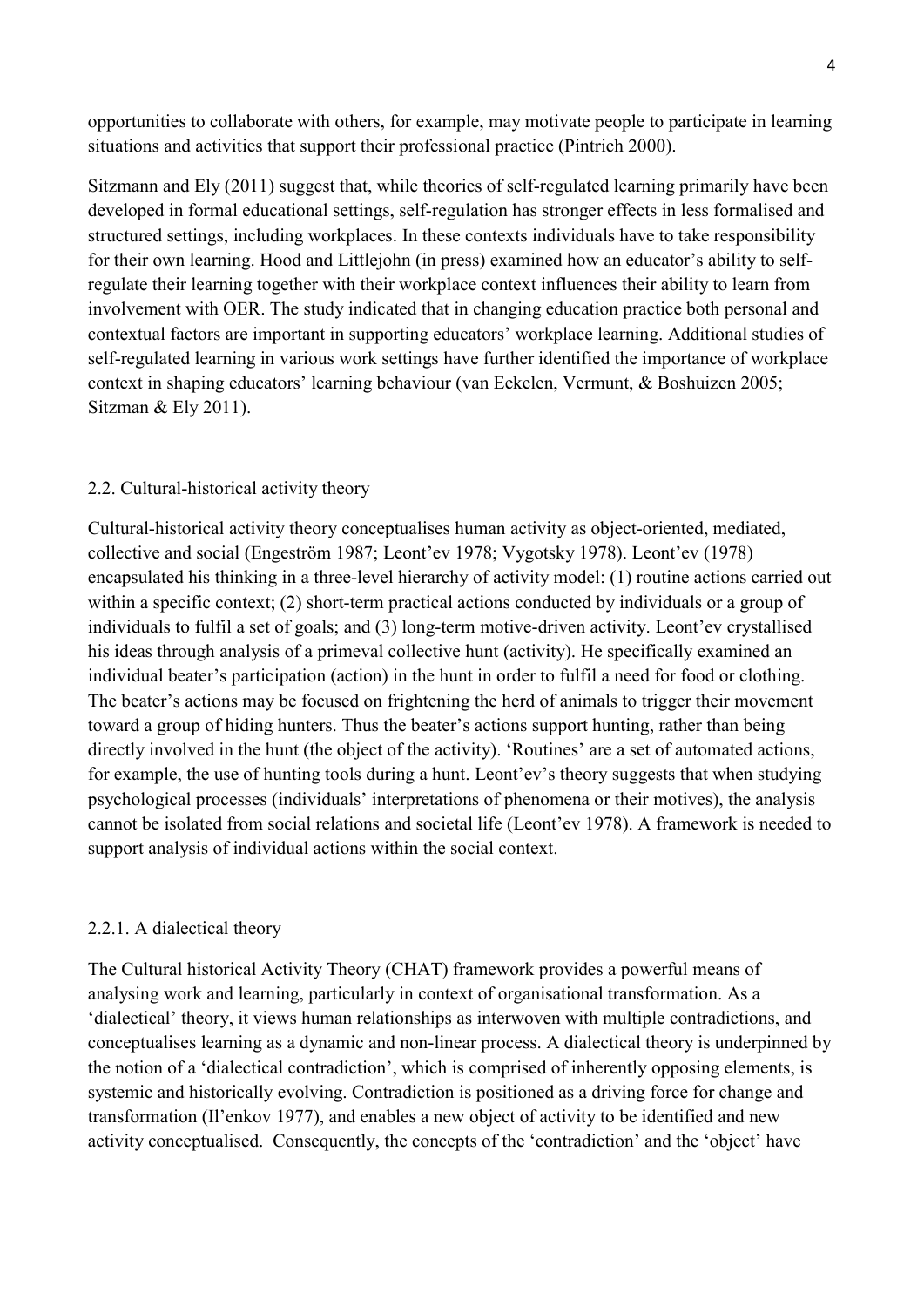been a central focal point of a number of studies inspired by CHAT (Engeström & Sannino 2011; Martínez-Roldán 2015; Pereira Querol 2011; Vainio 2012).

Discursive manifestations of contradictions

Contradiction is a broad and vague term, often used to describe different kinds of tensions and problems (Engeström & Sannino 2011). In dialectic theory, 'contradiction' has a specific meaning, associated with the multiple contradictions within human relationships. Contradictions cannot be directly observed and empirically analysed, however, they can be traced through the ways they appear in practice. Linguistically expressed 'manifestations of contradictions' are evidenced through patterns of discussion in which individuals try to make sense of, to transform and/or resolve these contradictions (Engeström 1999). Therefore, analysing contradictions in the context of change and emerging practice can enhance our understanding of the sorts of action-level tensions experienced in day-to-day action. Furthermore, the analysis of contradictions relates these actionlevel tensions to practitioners' longer-term activity and the wider context in which the activity is situated.

Engeström and Sannino (2011) argue that the theoretical explanation of the concept of contradiction, as well as ways contradictions are operationalised, often remains unclear. To fill this gap they developed a framework for the analysis of four types of manifestations of contradictions: dilemmas; conflicts; critical conflicts; and double binds.

Dilemmas are defined as 'expressions of incompatible evaluation' which appear in discourse as contrary themes. The sorts of linguistic cues that signal dilemmas include 'on one hand, on the other hand', and 'yes, but'. Dilemmas are sometimes reproduced with help of denial and repetition, rather than being resolved through the narrative. For example, 'I didn't mean that', 'I actually meant' refer to repetition, rather than solution of the expressed dilemma.

Conflicts typically appear in the form of resistance, disagreement, argument or criticism, and are commonly indicated by negative expressions such as 'no', 'I disagree' and 'this is not true'. Resolution of conflicts includes finding a compromise or submitting to the situation dominated by authorities or majority.

Critical conflicts express various types of experiences including the feeling of helplessness caused by contradictory motives experienced by different people. Critical conflicts typically involve feelings of guilt and violation. Resolution of critical conflicts occurs by negotiating a new meaning of the original situation.

Double binds are situations in which actors repeatedly encounter equally unacceptable alternatives or impossible situations, which call for urgent collective actions to be resolved. Rhetorical questions and the use of the first person plural (we), indicate double binds. The resolution of double binds requires collective action.

This study examines tensions experienced by higher education educators as they learn Open Educational Practice. This work tests the usefulness of the framework of 'discursive manifestations of contradictions' to analyse how educators self-regulate their learning of OEP. The analysis includes educators' accounts of how they use OER and other types of online resources as well as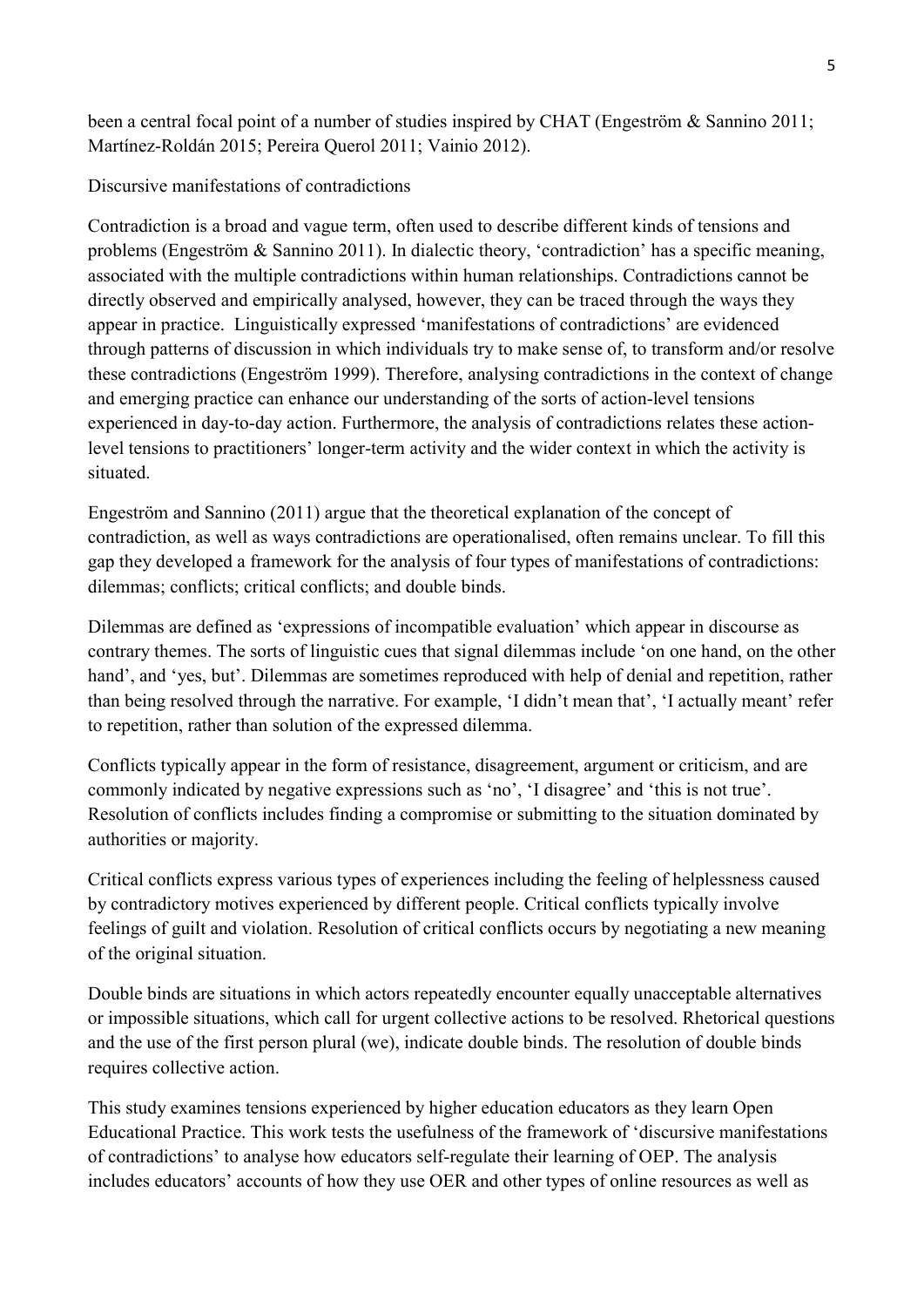their descriptions of their organizational settings, such as distance or blended learning environments. The intention is to avoid an analysis disconnected from the educators' context of teaching and learning. The reason we adopted this approach to the analysis is because we observed that the educators had different ideas of the definition and purpose of OER. These varying definitions are mirrored in the OER or 'open' literature, in which there is no consistently agreed upon definition of the terms (Wiley, Bliss, & McEvan 2014).

#### 3. Methodology

The first phase of the study involved a quantitative survey of adult educators' learning behaviours as they learned to use OER. Data were gathered using a modified version of a validated instrument for measuring self-regulated learning in the workplace (Fontana et al. 2015). The survey instrument is comprised of three scales. The first scale asks educators about their current engagement with OER. The second scale measures the influence of educators' workplace context on their learning, and the final scale measures educators' ability to self-regulate their professional learning when engaging with OER.

The survey was distributed widely in February 2015 via email lists and social media sites. 521 adult educators from across Europe responded to the survey. The sample comprised of 323 female and 198 male respondents. 468 were university level educators, 19 school educators, 7 vocational educators, 16 company or professional trainers, 5 lifelong learning facilitators, 3 community educators and 3 voluntary or third sector trainers. Experimental factor analysis identified six factors of self-regulated learning in relation to OER use: experimenting in practice, planning and goal setting, self-efficacy, self reflection, interaction with others and learning value (Hood & Littlejohn in press).

Survey participants were invited to volunteer to participate in an interview examining how they learned Open Educational Practice. A total of 30 educators, from eight countries, were interviewed to explore in detail how they engaged with OER and how they conceptualised their learning. A semi-structured interview instrument was designed to probe five areas: (1) the context of OER use; (2) the role OER play in professional learning; (3) the use of OER in practice; (4) exploration of specific examples of OER use. Interviews were conducted via phone or Skype in March and April 2015. These interviews were audio recorded and transcribed verbatim.

The interview transcripts were imported into the qualitative data analysis tool Atlas.ti. The data were categorised into the six sub-factors of self-regulation of learning that had previously been identified (Hood & Littlejohn in press). To extend beyond descriptive categories, a linguisticthematic analysis of the discursive manifestations of contradictions was carried out (Engeström & Sannino 2011).

#### 4. Findings

This section presents an outline of the quantitative examination of the data. This overview is followed by a qualitative exploration of the discursive manifestations of contradictions.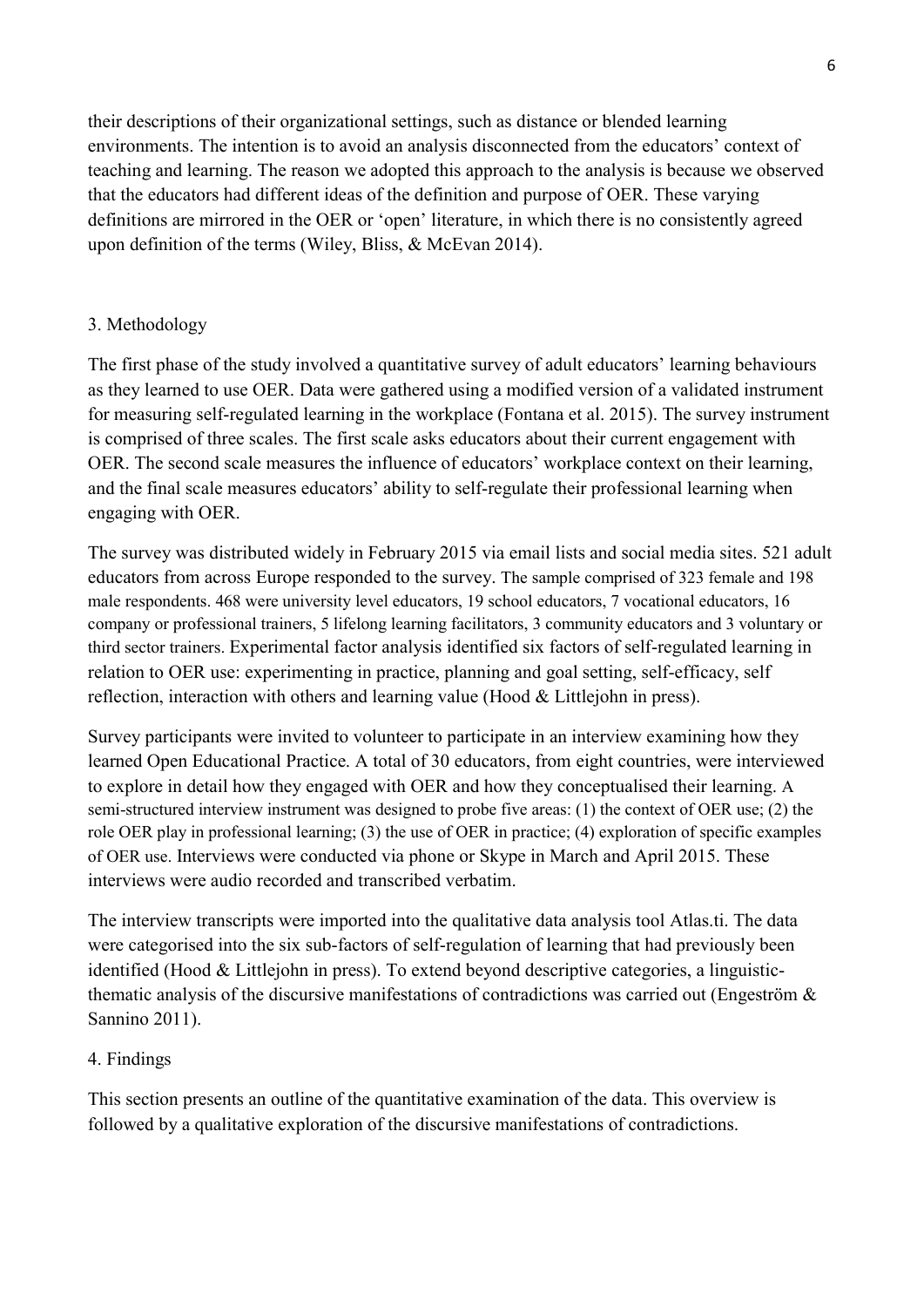#### 4.1. Quantitative findings

Quantitative distribution of the sub-factors of self-regulated learning

There was a total of 631 quotations in the data related to six specific sub-factors of self-regulated learning known to influence professional learning. The number of quotations associated with each factor reveals the frequency with which educators discussed each of the themes related to the six sub-factors. Experimenting in practice (160) was the factor that was most frequently mentioned. When discussing how they experimented, the educators described general educational practice as well as activities specifically related to the use of OER. Self-efficacy (114), self-reflection (115) and interaction with others (105) were sub-factors within the middle-range of frequency of discussion. Planning and goal setting (60) and learning value (77) were the least frequently discussed sub-factors. Where quotations equally represented two sub-factors, these were coded into both categories.

Quantitative findings of dilemmas, conflicts, critical conflicts and double binds

Quantitative analysis of the data identified 105 dilemmas, 43 conflicts, 15 critical conflicts and 9 double binds. Table 1 presents the distribution of the coded quotations of the sub-factors of selfregulated learning.

#### Table 1

The distribution of coded quotations of the sub-factors of self-regulated learning

|                           | Dilemma<br>(quotations) | Conflict<br>(quotations) | Critical<br>conflict<br>(quotations) | Double<br>bind<br>(quotations) | Total |
|---------------------------|-------------------------|--------------------------|--------------------------------------|--------------------------------|-------|
| Experimenting in practice | 23                      | 12                       | 5                                    | 3                              | 43    |
| Interaction with others   | 16                      | 8                        | $\overline{2}$                       | 3                              | 29    |
| Learning value            | 9                       | $\overline{4}$           | $\overline{3}$                       |                                | 17    |
| Planning and goal setting | 13                      | $\overline{4}$           |                                      |                                | 17    |
| Self-efficacy             | 30                      | 9                        | 5                                    | $\mathbf{1}$                   | 45    |
| Self-reflection           | 14                      | 6                        | -                                    |                                | 21    |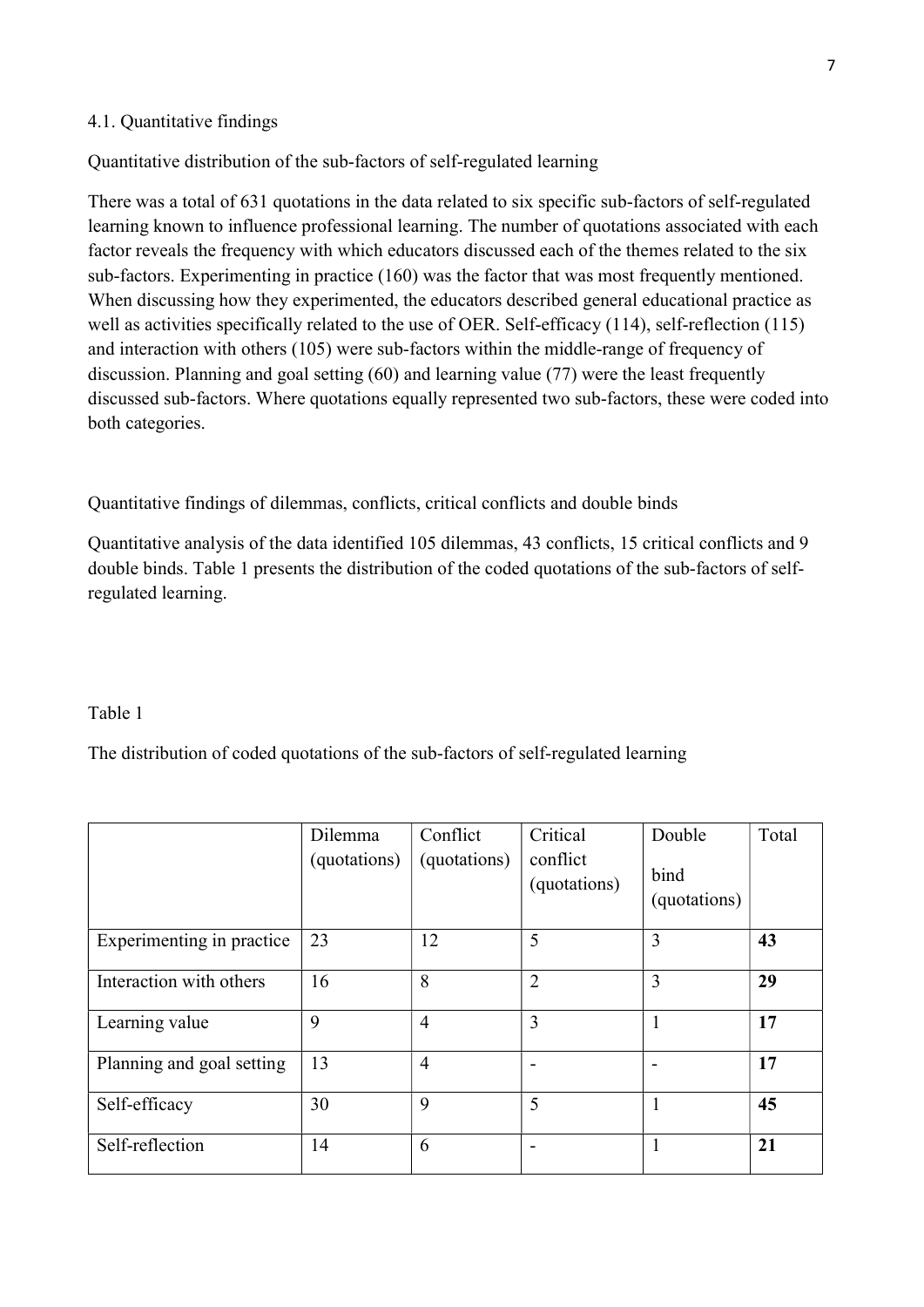| m.<br><b>Total</b> | $\mathbf{A}$<br>1 U.J | $\overline{A}$<br>Λ<br>ு | ⊥◡ | . . |
|--------------------|-----------------------|--------------------------|----|-----|
|                    |                       |                          |    |     |

Manifestations of contradictions were identified across the data and expressed by all 30 of the educators. This suggests that the dilemmas, conflicts, critical conflicts and double binds were not accidental. Table 2 summarises the distribution of the number of educators who expressed contradictions related to each of the sub-factors of self-regulated learning.

# Table 2

The Distribution of the number of higher education educators expressing contradictions related to each sub-factor of self regulated learning

|                                                                                                              | Dilemma | Conflict       | Critical conflict | Double bind  | Total |  |
|--------------------------------------------------------------------------------------------------------------|---------|----------------|-------------------|--------------|-------|--|
|                                                                                                              | (27)    | (20)           | (12)              | (7)          |       |  |
| Experimenting in                                                                                             | 10      | 7              | 5                 | 3            | 25    |  |
| practice                                                                                                     |         |                |                   |              |       |  |
| Interaction with others                                                                                      | 14      | 5              | $\overline{2}$    | 3            | 24    |  |
| Learning value                                                                                               | 7       | $\overline{2}$ | 3                 | 1            | 13    |  |
| Planning and goal setting                                                                                    | 9       | $\overline{4}$ |                   |              | 13    |  |
| Self-efficacy                                                                                                | 10      | 9              | 3                 | 1            | 23    |  |
| Self-reflection                                                                                              | 13      | 9              |                   | $\mathbf{1}$ | 23    |  |
| In brackets is the total number of higher education educators who expressed manifestations of contradictions |         |                |                   |              |       |  |

# 4.2. Qualitative findings of dilemmas, conflicts, critical conflicts and double binds

This section presents the qualitative analysis of these contradictions. We have purposefully selected data excerpts to illustrate each manifestation of a contradiction. Each quote selected had to illustrate the thematic content and linguistic cues of each contradiction.

# Dilemmas

Analysis of dialogue around how educators experiment in practice revealed dilemmas and uncertainty about how to align existing teaching with opportunities for new forms of practice offered through OER. In the following excerpt, the educator explains how the development of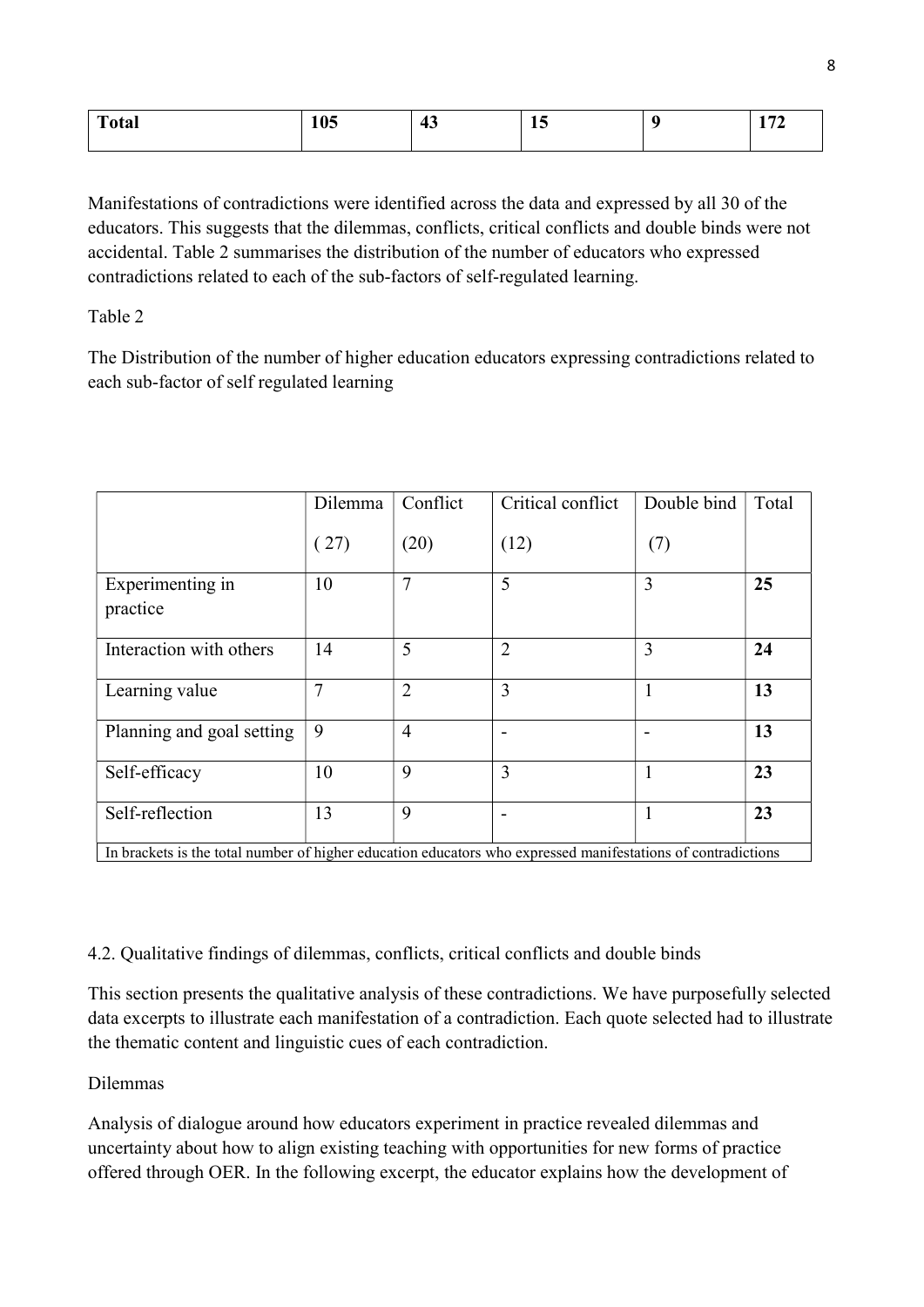technical tools as well as the increasing availability of OER have resulted in his increased engagement with OER. He then reflects on an increase in his use of conventional learning resources.

> So I suppose those are the kinds of reasons that I would do this [use OER] more now. I mean, now we have better online networking facilities, the connections are better, the resources, well there's some more out there. So I suppose these are reasons why we'd use it more than before. But by the same token I do find that I also use traditional journals and books more than before.

Although this quotation does not identify a specific problem or challenge, it reveals how the educator's practice has evolved dynamically in response to his use of OER. Learning to use OER is not a linear trajectory from limited to high use, and can support, and be supplemented by, the use of physical, non digital, teaching resources.

This non-linear trajectory of professional development is also apparent in educators' discussions of their planning and goal setting. One educator described the need occasionally to use alternative educational resources when teaching concepts that students found demanding. This need to source additional educational resources appears to have initiated his use of OER.

> You know sometimes you want to step back and you need something a bit simpler, I haven't done that, but maybe it's an area that I might do, particularly with my group of students at the moment (...) sometimes it is useful to refer to a different explanation of what they're trying to get at,(...)] I mean [name of the organisation]'s material is excellent, but sometimes it's so tight and so specific you think well you need to take a step back from it and use other resources to explain something to them. Because unlike other undergraduates in traditional institutions they're not just given the book list to go off and explore it themselves, they're given very specific things to do and it's very narrow.

This example does not reveal problems or challenges in planning and goal setting. Rather, it shows that the educator had found a potential solution to a problem he had identified when supporting students' learning. The limited teaching and learning material he and the learners had access to within his institution represents the initial challenge that triggered his change in practice.

Dilemmatic talk also emerged in relation to educators' self-efficiency and to self-reflection. In one example an educator describes being confident in locating OER and reflects on how her use of OER has prompted continued learning.

> I find it quite easy.  $(...)$  I mean I'm quite aware that once you start digging you realise how little you know and it changes all the time (...). But that's quite exciting as well. So I think, yeah there's a lot more to learn, but there isn't really, it's not like a  $6<sup>th</sup>$  skill you can learn anyway, it's all about the ability to be flexible and kind of give it a whirl and try things out and to be inquisitive and always have a critical mind because there's a lot of crappy stuff out there as well. (...) So I think I've become more digitally literate as well, but it's so hard to keep up because personally, (...) So you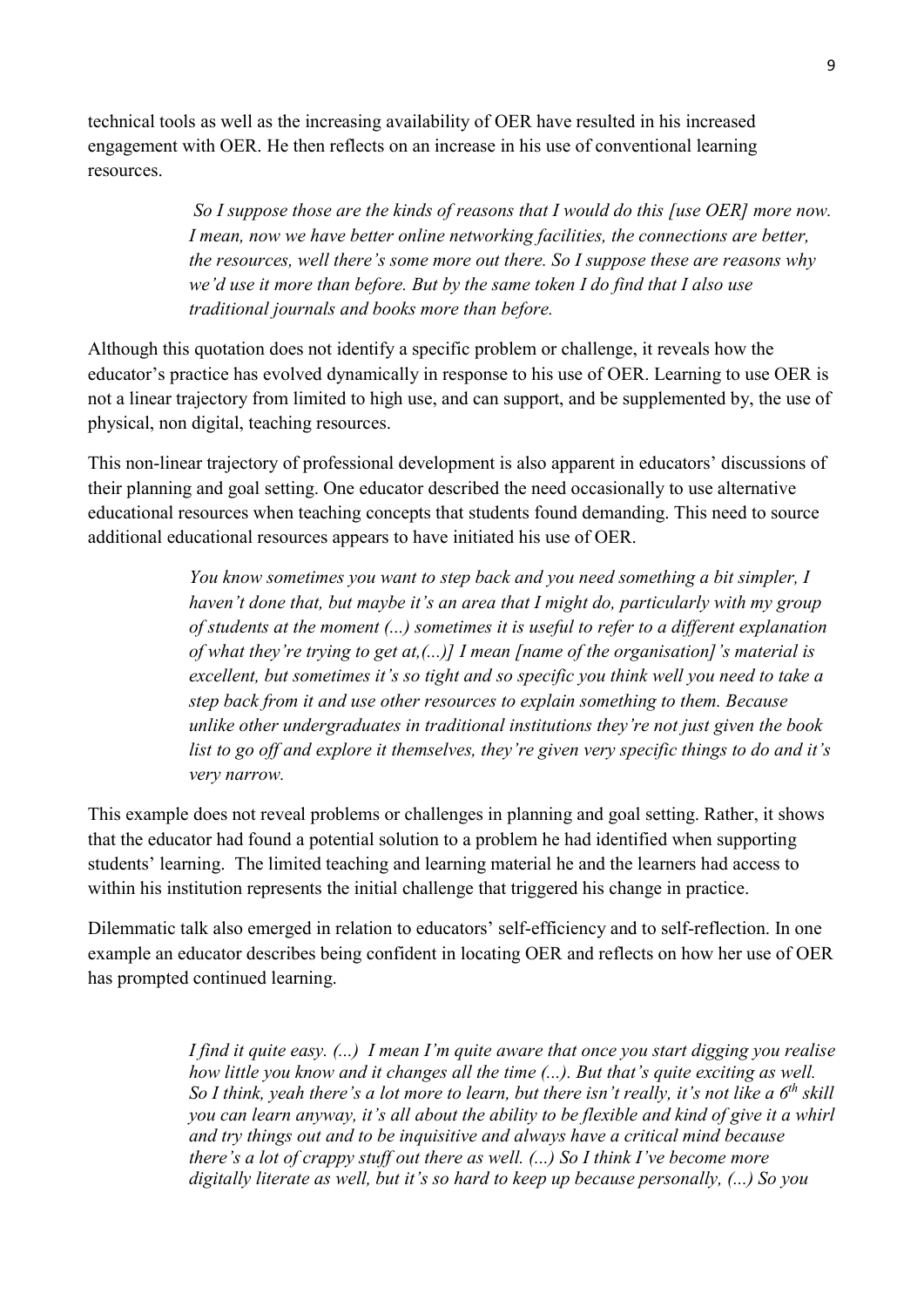feel like you're learning, but you're always behind. I don't know, I think I have changed and I have tried to be more adventurous, but at the same time I think my fundamental approach I think is not terribly different because the thing is I would have done the same in the past (...), it's just you have to translate these skills to a different medium and the fact that, in terms of the wealth of material and the lack of editorship means that you have to be a lot more critical.

This example of dilemmatic talk reveals four diverse themes. Firstly, the dynamic character of learning practice. The educator was constantly traversing between being a self-assured educator, yet at times being a reticent user of OER; sometimes learning new open educational practice when engaging with OER and at other times not. This suggests that professional development should be conceived of as a dynamic process through which practitioners move backwards and forward, altering their practice in relation to the contextual and subjective factors that influence their work. Secondly, this educator demonstrates a fine balance between resolving and reproducing the challenge. While new challenges were meaningful and 'quite exciting', the reflection of being 'always behind' meant that problems were continually recurring. Thirdly, the quote outlines the tension between the continuities and differences between OER and traditional educational resources. By reflecting on her expertise as a practitioner, she could transfer some conventional educational practice to the use of OER. At the same time she recognised that she constantly needed to critically appraise her practice. This suggests that the transfer of conventional practice to networked environments may inhibit the expansion of OEP. Fourthly, demands to be more critical because of the lack of editorship signal the transfer of responsibilities in quality assurance to the educator. A number of studies have discussed the challenges of quality assurance of OER and OEP (see Porter 2013). Employees' perceptions of responsibility and flexibility often are related to greater efficiency, empowerment and the good quality of services. However, these may also be conceptualised as part neo-liberal discourse (Emery & Giaque 2003), as from the employees' perspective, flexibility can also mean undesirable insecurity at work (Fairclough 2000) and increasing responsibility.

Problems and uncertainty in relation to evaluating OER was one of the most frequently occurring themes and was expressed by fourteen educators. The following example of dilemmatic talk illustrates features of self-efficacy in relation to quality assurance.

> I still go into a traditional university and I love going into a library because the library is a finite resource (...) you know where the shelves are and there'll be a certain number of books on that subject. The internet isn't like that and the problem is it's the quality control that we've talked about, it's knowing is this really useful? Is this secondary? Is this tangential? Sometimes I'll deliberately find some red herrings, particularly if we're looking at philosophical type subjects to throw them off. But it is hard to know, what's the best way of putting it? I guess I just learn from experience.

The educator was not confident in evaluating the quality of OER. Ten participants discussed the challenge of OER quality control. However, two educators considered that there is 'more quality in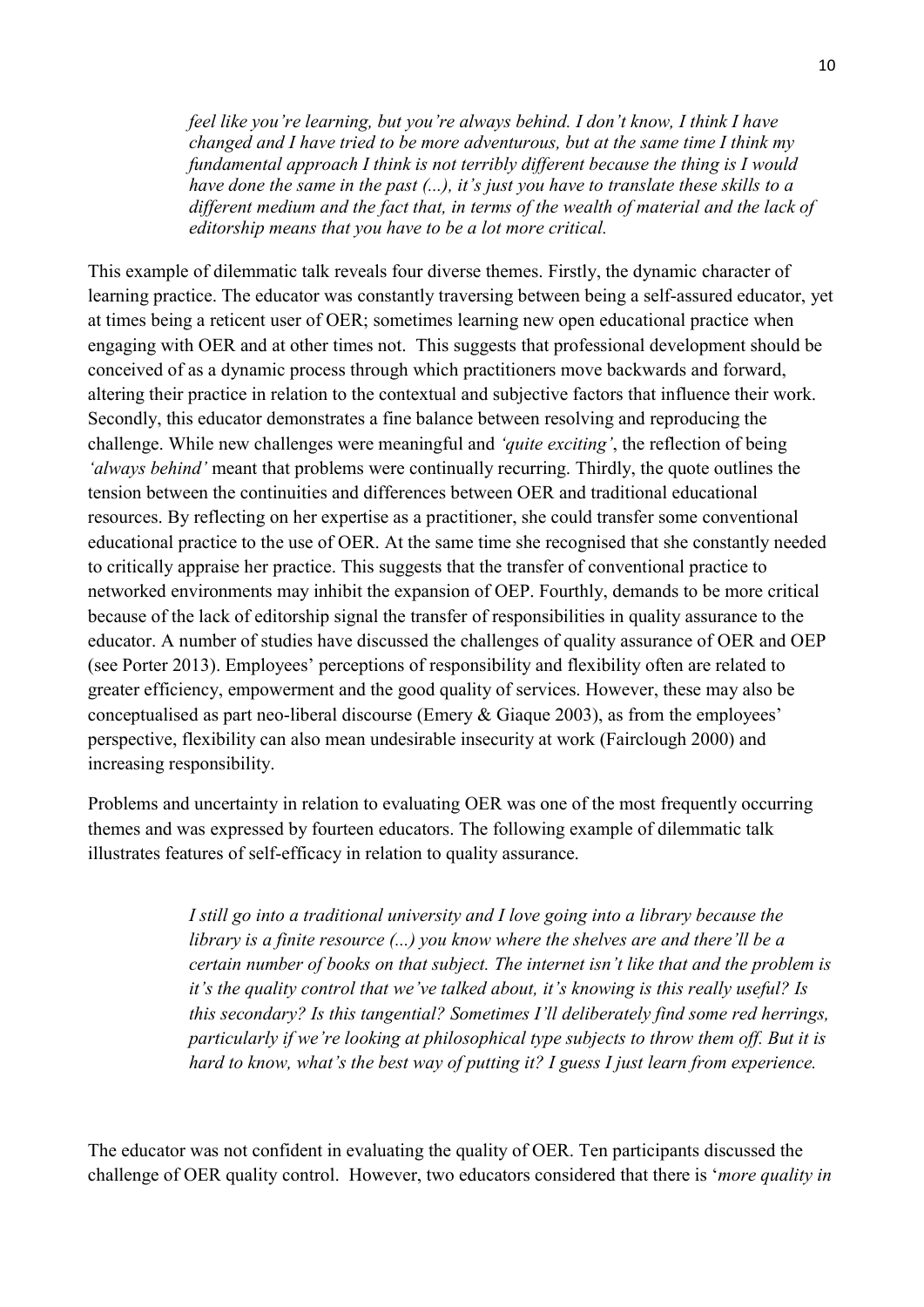OER than there are in other resources' and that OER are 'true and accurate and very helpful'. In all cases, the responsibility for quality control was considered to lie with the educator. Two interviewees described their role as 'editors' or peer reviewers. In the quote above, however, the educator explained how he would 'deliberately find some red herrings' and could turn the issue of poor quality OER into a learning opportunity.

# **Conflicts**

Conflicts tended to focus on arguments for not using OER in certain contexts, focusing on the difficulties experienced when using OER in distance learning environments. These conflicts were mainly experienced at a personal level, and there was a tendency for educators not to solve the conflict.

The following quotation shows how new educational practice is shaped, in part, by the network within which an educator is situated and their context of practice. The educator explains having previously used a number of online resources when participating in a related project. However, her use of online resources decreased after the project finished.

> I guess it's one of those if you have a bank of useful things that other people have recommended and I know logically there's loads of ways to do that, whether that's using link sharing things like DigIt or Delicious or that type of stuff, but to be honest I don't end up doing them. I started using them briefly at one particular time, when I was working with people because I was doing a particular project that involved doing that, so therefore you were encouraged to and there was a reason to. But once you stop doing that, unless you can see a lasting reason to carry on and you have other people who do it and encourage you, you stop doing it. So I would probably need to have the impetus and have the network that used something in order to keep doing it. Because in some ways it was quite useful and I did for a while collaboratively use or collaboratively recommend resources, but I then stopped.

This example shows the importance of collaboration and support from colleagues for sustained use of online resources. The adoption of new practice is influenced by previous experience, as well as being shaped by context and involvement with a network of educators. Further, the excerpt shows that the motivation to use or continue using these resources can sometimes be found 'outside' rather than 'inside' individuals. While the educator suggested a solution to the problem of not using OER, it remained unresolved at a personal level. The importance of collaboration and interacting with others was identified by thirteen participants. Some discussed challenges relating specifically to collaboration in virtual learning environments while others found collaborating online to be easier than in traditional classroom environments. Tension between collective learning and individual learning emerged from educators' accounts as well as the challenge of maintaining and increasing interaction in virtual learning environments.

Critical conflicts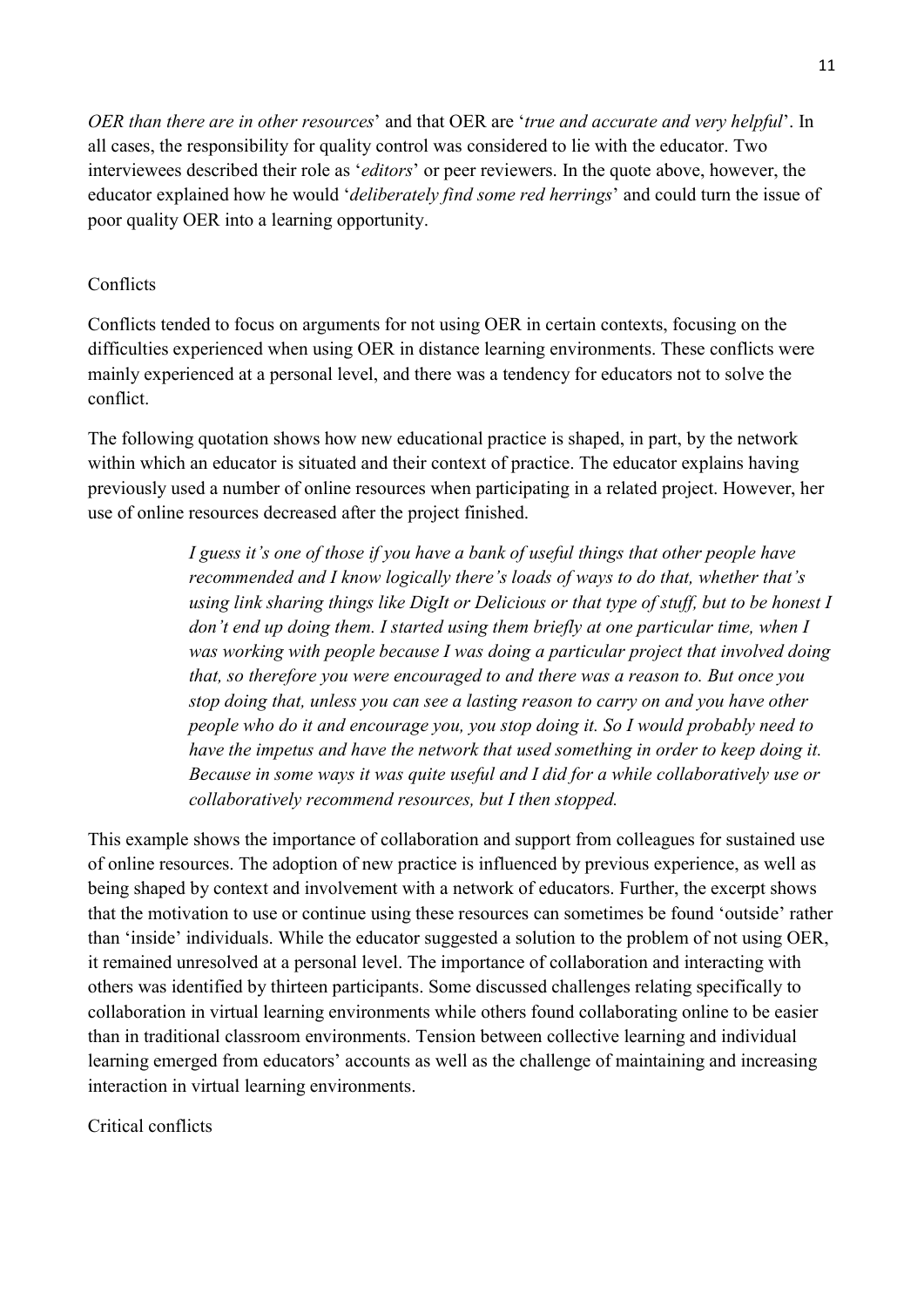The critical conflicts discussed by the educators mainly focused on frustration and nervousness arising from the limited opportunities for their own professional development, difficulties employing OER, and challenges associated with working in online and distance learning environments. These critical conflicts were personal; however, they required solutions at an organisational rather than an individual level. Consequently, most conflicts were not resolved and were not given a new meaning or interpretation, which would have facilitated new learning and development.

One example of critical conflicts was related to the sub-factors of learning value and self-reflection. An educator described how her participation in professional development in her workplace did not improve her own learning.

> I am part of this continuing professional development thing that happens and I actually opted to do it, again because it's about doing my job properly, I have to know what I'm doing. But I haven't found that particularly helpful because my experiences, and again this is absolutely not a negative comment either about myself or the [name of the organisation], is that I'm more critical of myself than [name of the organisation] is. They seem to think I'm doing a good job, which is very nice, thank you very much, but it doesn't actually teach me anything.

In this example, the educator felt frustrated and appeared to submit to authority rather than negotiate a new meaning of the situation she had experienced. This suggests a tension between the organisational objectives expressed in professional development programmes and an individual's needs and aims.

#### Double binds

The double-binds identified in this study were related to larger organisational, structural and societal tensions. Three specific examples are explored below.

One example of this type of double bind relates to educators' interactions with others and the challenges related to participating in informal networks and poor systematic organisation. One educator points to the poor coordination of sharing practice. He and two others explain how training is removed from professional practice. The educator's use of the pronoun 'we' implies that collective action is needed to solve the structural problem he observed:

> I mean one of our big problems is that everything is working on informal networks, so the wheel is being reinvented again and again and. I think we have a structural problem in thinking about professional development here because one of the only ways we have here in [name of the country] is to have Conferences and send people away and have Webinars in strange times and that sort of thing. Now we who are practitioners in the field a) we don't have time to go to these things and b) that's not really where our focus is! One of the things about OER you are working on just in time satiation all the time so it's very difficult to say what my need is going to be should we say in the autumn as it is the needs now that is the thing, and because we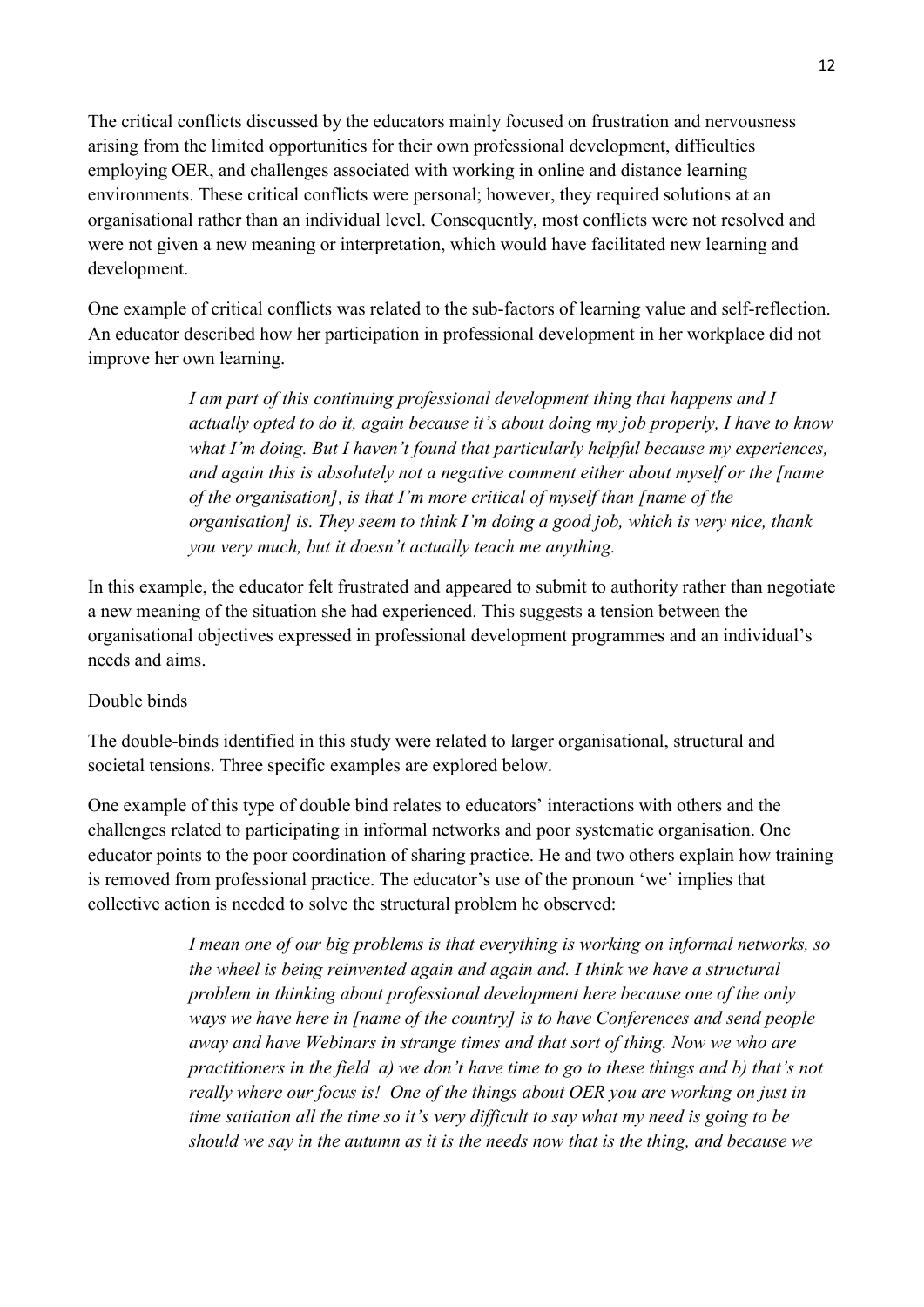have this wealth of OER we are using it and doing it and spreading it round our informal networks, very little coordination in general.

This quote illustrates a disjunct between the structure and content of current formal professional development offerings and educators' needs. There also is a lack of systemic coordination in both formal professional development forums and informal networks. This may result from a tension between the objectives of institutions and the personal aims and strategies of individual practitioners.

A second example of a double bind relates to educators' experimentation in practice. One educator described difficulties with publishing in relation to the organisation she worked for, posing several rhetorical questions.

> At the moment if I do a paper, despite the fact I have a PhD and stuff, but because of an affiliated institution, [name of the organisation] - they will say you are not a researcher with [name of the organisation] so you can't publish with [name of the organisation] like - so where do I sit! So for me it would be, how do we make use of the resources, Open Learning and [name of the organisation] is at the forefront of that! How do we make sure it's not just more information but we actually transform that into meaningful knowledge!

This quote reveals how the rules and regulations that govern organisations may inhibit the development of innovative practice as well as novel forms of professional development that could support new ways of working. This double bind leads to frustration, resulting in tensions between organisational priorities and individual needs.

The third example of a double bind is related to self-reflective practice. The educator reflected on his use of digital material and OER, arguing that the organisation where he works was 'confused' and did not know what it was doing when implementing the use of online resources and digital material.

> I think the [name of the organisation] is confused about what it wants. Live lessons and indeed what it wants these materials to do. (...) I don't think we really know why we're doing it. I think we know that to cut costs and because we're to make it as easy as possible for students to pass without actually doing anything if possible, (...) we are doing this because we're frightened to stop. You know we feel there's something about the learning experience that should have some kind of face to face or live element to it. Now I think that's absolutely true and I now only have two face to face sessions with my tutor group in [name of the course] and in the other two I have none because they're national. But I don't really think we know why we're doing it.

This quote illustrates a double bind that is both workplace-specific and related to virtual learning environments more generally. Two participants, including this educator, described a double bind associated with virtual learning environments. Virtual learning environments had been introduced to reduce costs, underpinned by the argument that distance learning may cost less than classroom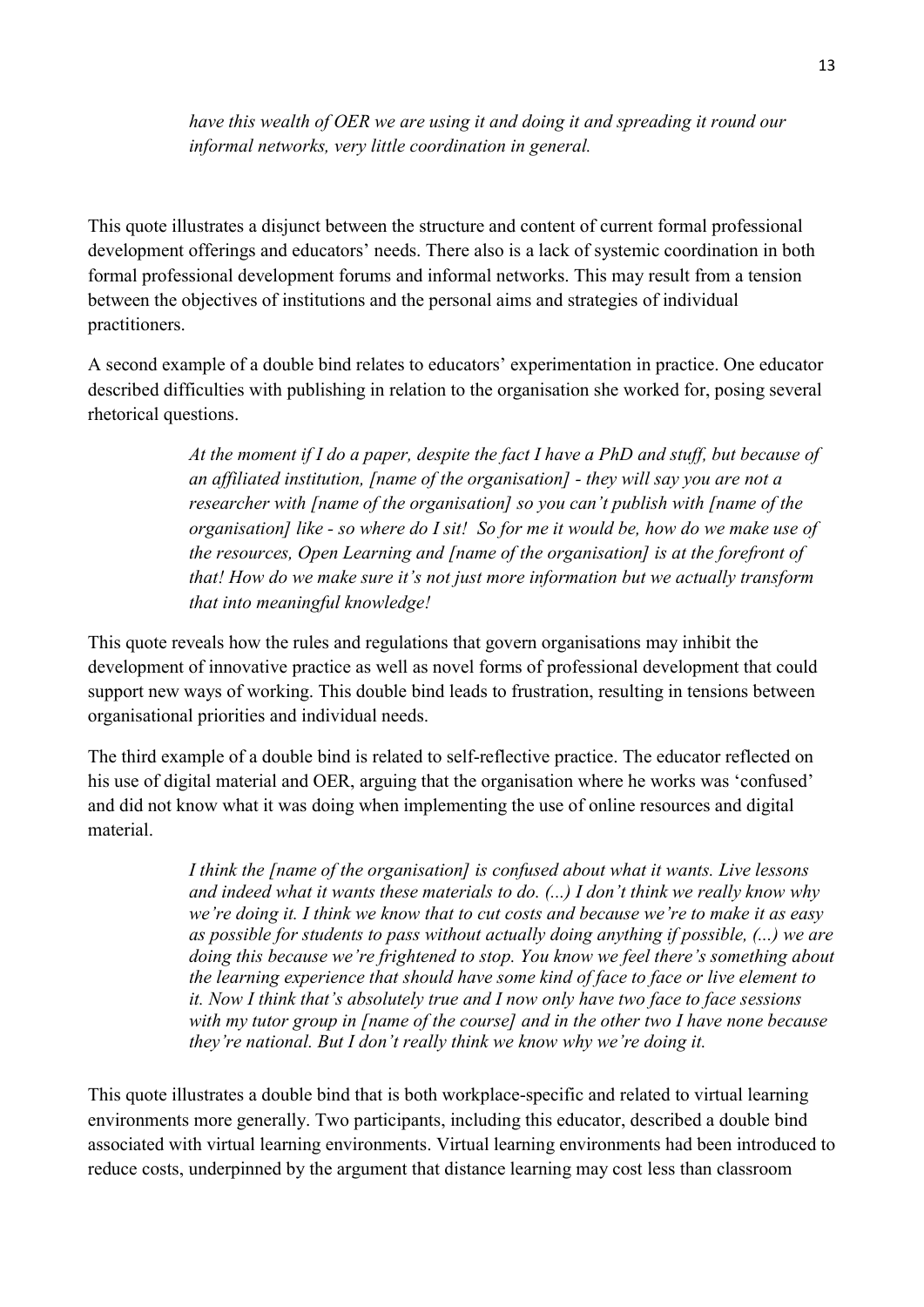teaching. In our data, however, seventeen of the higher education educators who discussed virtual learning environments emphasised the benefits of face-to-face learning. There was a tension between perception of costly classroom-based teaching, characterised by the benefits of face-to-face interaction, and cost-efficient approaches to teaching through online learning, which reduce the opportunities for face-to-face interaction among educators and learners. The educator's perception aligns with the value of efficiency which is inherent in the neo-liberal reform programmes and initiatives that aim to provide better services for customers (Emery & Giauque 2003), in educational context learner customers. His perception may or may not be correct, but there is evidence that argumentations for and 'results' of cost-efficient methods may remain unchallenged (Hood & Dixon 2013).

This last quote, 'possible for students to pass without actually doing anything if possible' signals that students can be passive in some learning environments. Seven of the thirty participants, however, described a movement toward teaching and learning methods that emphasise students' autonomy. One of the educators explained: 'So quite a lot of people thought there was some virtue in students being a bit more autonomous, a bit more responsible for their own learning, which means transferring to them some of the responsibility for finding suitable things. There are complications doing that, but I think that's part of it'. This trajectory is in line with learning theories that emphasise students' autonomous learning practice (Moore 1973). However, as the quote illustrates, there are concerns around this trend and the associated changes.

#### 5. Discussion

Becoming a confident practitioner and OER user, similarly to other professional learning and development, is not a linear trajectory from novice to expert (Engeström & Sannino 2010). Ideally professional learning should be conceived as a dynamic process through which practitioners move backwards and forwards, altering their practice in relation to the contextual and subjective factors that influence their work. Obstacles that inhibit educators' professional learning can arise when practitioners engage in formal training, but are not able to transfer the content or conditions offered by the course into their own practice. An inability to negotiate new meaning associated with their personal experiences can impede their learning.

This study suggests that educators tend to transfer conventional teaching practice to networked environments – within or between organisations and contexts – thereby impeding how they learn Open Educational Practice. As a result of this replication of practice, educators limit their ability to exploit the potential offered by OER. Educators' actions and behavior are shaped by several competing forces. Open practice conflicts with conventional educational practice, and previous expertise and practice tend to influence new learning and development. Changes to practice are also shaped by the contexts in which educators work and the networks they are situated within. Challenges arise when networks do not change as practice evolves (Evans & Stone-Johnson 2010) or where contexts do not support new learning and experimentation in practice.

There are often tensions between old and new practice. Where there are fundamental changes in practice (from conventional teaching to OEP) and the tools being used (from traditional learning resources to OER), approaches to organisational change management become critically important.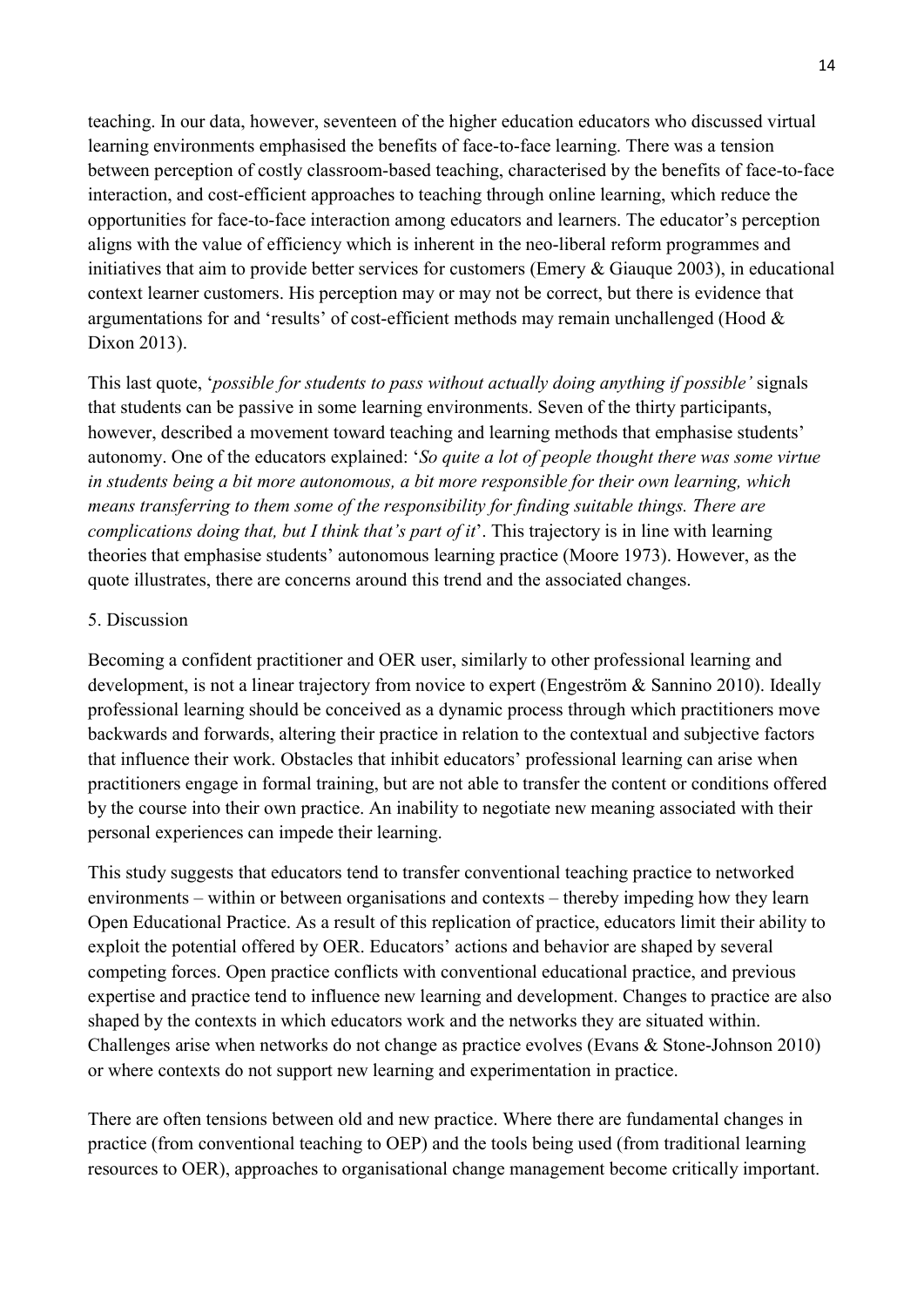The findings also suggest that there is often a mismatch between practitioners' experiences, and institutional practice and structures. This problem may be acute where the distance between the educators and management staff is high, or where the objectives of the organisation do not appear to align with Open Educational Practice. Organisations may create dynamic work environments that enable educators' continued learning to be embedded within and responsive to their practice-based needs by implementing bottom up methods to support the implementation of new forms of practice (Engeström & Sannino 2010).

The tensions and obstacles identified through this analysis are part of a dynamic learning practice which (optimally) can be altered to align with future practice and contexts (Engeström 2007). The findings suggest that tensions in educational practice can, in certain circumstances, trigger desirable changes, such as, using OER or developing new practice, such as Open Educational Practice. For this to happen educators need to learn socio-regulative knowledge and socio-cultural knowledge to help them interpret 'old' and 'new' experiences, and to transform their knowledge and align it with new practice (Littlejohn & Pegler 2014; Tynjälä 2013).

# 6. Conclusions

This study tested Engeström's and Sannino's (2011) framework as a tool for studying the manifestations of contradictions as educators' practice evolves. The method is a useful way to surface tensions as higher education educators' learn Open Educational Practice at the individual, network, and institutional level. The biggest challenge during the analysis was linking the four types of contradictions identified to the solutions described by the educators. A number of dilemmas, for instance, were solved, indicating that educators often re-interpreted the dilemmatic situations they were in. They often described how they would approach these situations in the future, illustrating their professional development.

The analysis revealed different types of contradictions in educators' practice. Dilemmas were often related to OER activity and educators' day-to-day practice. Half of the educators described how they solved challenges experienced in practice, illustrating the dynamic nature of professional learning and change in practice. The analysis of conflicts and critical conflicts uncovered a range of work-related problems. By contrast the analysis of double binds surfaced larger structural problems affecting higher education educators' work. All together these findings suggest that dilemmatic discussion may signal situations where practitioners either need more support or require practice to be reorganised to circumvent the evolution of work-related tensions.

The study suggests there are three types of tensions related to educators' practice and OER. These tensions are directly aligned with educators' practice and professional development, but can also be linked with wider, societal factors related to the field of education. Tensions identified were between: 1) individual needs and organisational policies and rules; 2) transfer of responsibility to higher education educators and learners and institutional responsibility; and 3) cost-efficiency and learning objectives.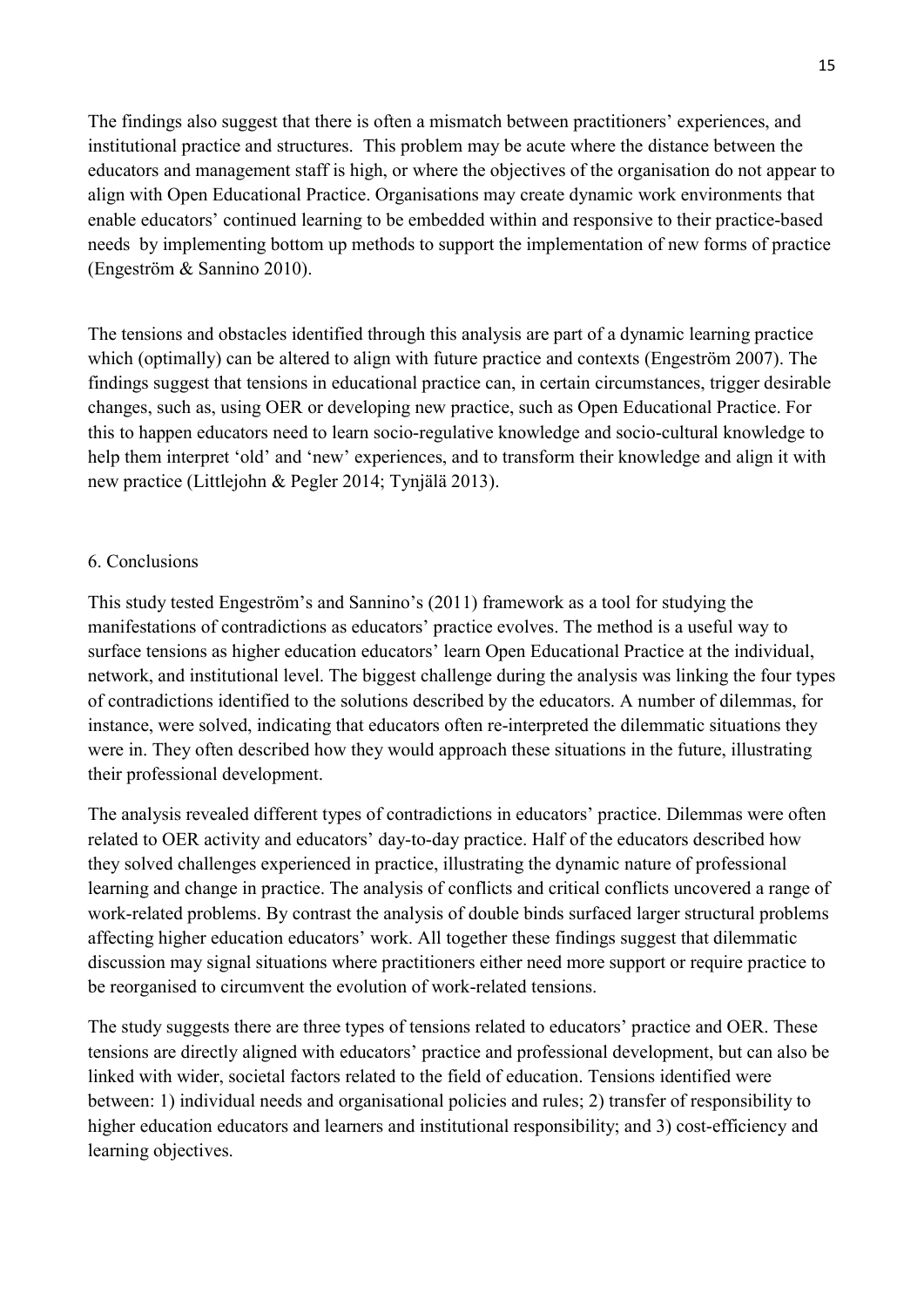The tensions between individual needs and organisational policies suggest that the development of professional practice is influenced, in part, by organisational constraints. Simultaneous changes to both organisational and an individual practice is needed. Further, tensions between individual and institutional responsibilities link with the current neo-liberal emphasis on individualism (du Gay 1996). Researchers across diverse domains have identified problems associated with this sort of individuality in working life, public services and education from the various perspectives of citizens, employees, and students (e.g. Clarke & Newman 2007; du Gay 1996; Little 2007; Richter & Cornford 2007). A key problem is that this individual emphasis can challenge the advantages associated with collective learning and can undermine the quality of working life (Kalliola  $\&$ Nakari 2006). The tension between cost-efficiency and learning objectives is also associated with neo-liberal reforms and wider issues in educational policies and society. The notion of 'efficiency' is associated with 'budget cuts' and 'contracting out', which are principles of neo-liberal reform (Gruering 2001). Financial efficiency may be achieved through employing educators on a contractual basis, but does not necessarily produce better quality teaching and learning.

As with all research, this study has a number of limitations. First, the use of thematic categorisation as a method of analysis can be problematic, due to the tendency to simplify intertwined narratives and themes. To resolve this issue categorisation was used to structure the data prior to in-depth discursive analysis. Second, the method of discursive manifestations of contradictions was originally developed for organisational interventions and group discussions and required modification to analyse retrospective interview data. In real-time interventions discussion is more vivid and participants are likely to express stronger emotions than in interviews (Vainio 2012, 139). Third, the approaches of self-regulated learning and CHAT were combined in this study in a technical way; therefore dialogue between the approaches may be limited. Fourth, since the interviewees represent different organisations and different countries, this analysis is to some extent decontextualised. Therefore, an in-depth historical analysis (Engeström 1987) is needed to analyse and explain theoretically the contradictions underlying the identified tensions.

Despite the limitations, the CHAT framework gives new insights to studies on OER and OEP by opening up the dynamics and learning challenges inherent in higher education educators' practice. Future research now is needed to conceptualise the evolving new form of activity and the possibilities it provides to educators. This could include organisational interventions or focus group discussions and in-depth historical analyses in specific higher education organisations.

#### References

Argyris, C., & Schön, D. A. (1974). Theory in practice: Increasing professional effectiveness. San Francisco: Jossey-Bass.

Banzato, M. (2012). Barriers to teacher educators seeking, creating and sharing open educational resources: An empirical study of the use of OER in education in Italy. 2012 15th International Conference on Interactive Collaborative Learning (ICL) (pp. 1–6).

Beetham, H., Falconer, I., McGill, L., & Littlejohn, A. Open practices: briefing paper. JISC, 2012. Retrieved from https://oersynth.pbworks.com/w/page/51668352/OpenPracticesBriefing.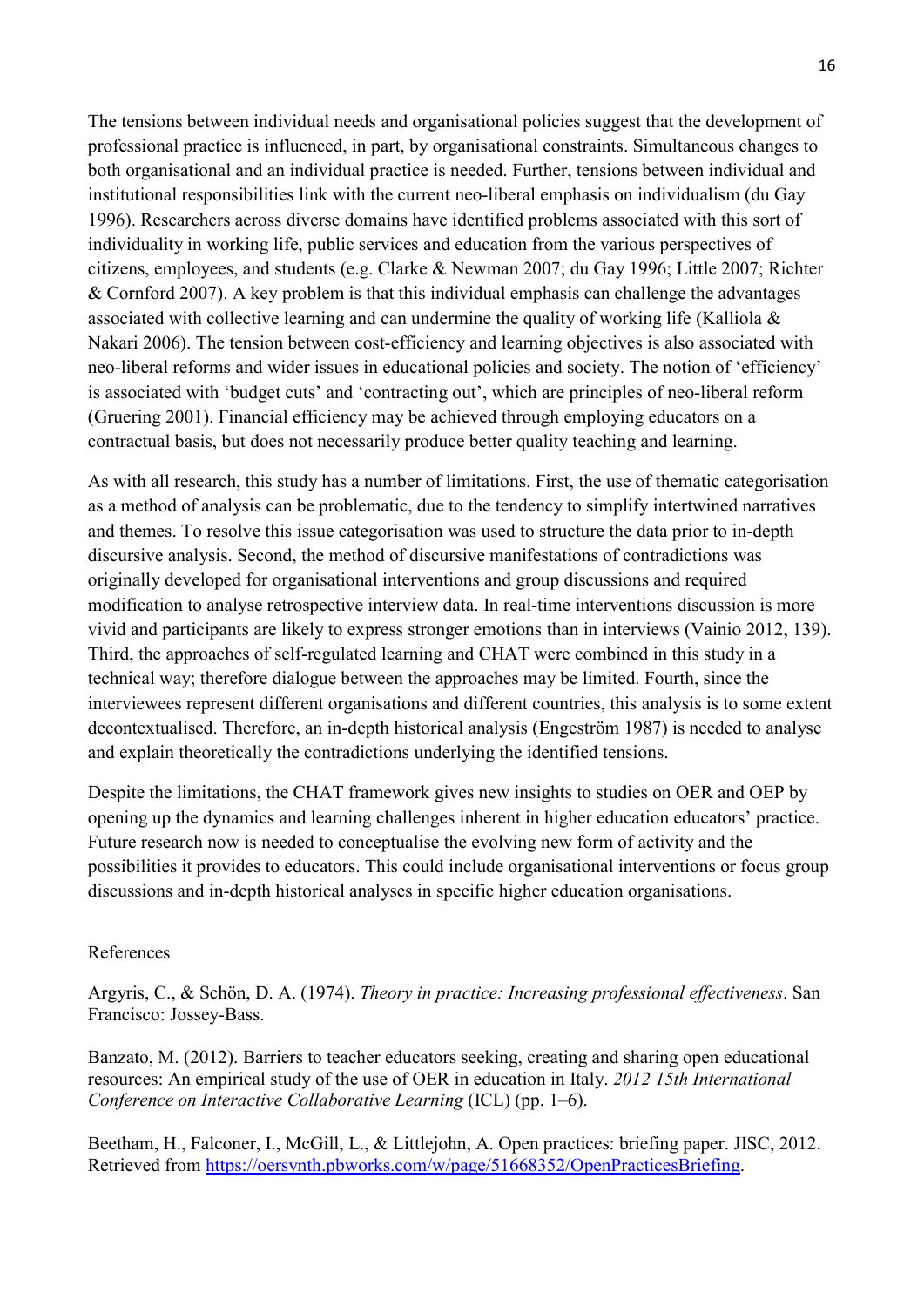Cape Town Declaration (2008). Read the Declaration. Retrieved from http://www.capetowndeclaration.org/readthe-declaration.

Carey, T., Davis, A., Ferreras, S., & Porter, D. (2015). Using Open Educational Practices to Support Institutional Strategic Excellence in Teaching, Learning & Scholarship. Open Praxis, 7(2), 161-171.

Clarke, J., & Newman, J. (2007). What's in a Name? New Labour's citizen-consumers and the remaking of public service. Cultural Studies, 21(4-5), 738-757.

Conole, G. C., & Ehlers, U. D. (2010). Open educational practices: Unleashing the power of OER. In UNESCO Workshop on OER, Windhoek, Namibia.

Cox, G. (2016). Explaining the relations between culture, structure and agency in lecturers' contrivution and non-contribution to Open Educational Resources in a higher education institution. Retrieved from http://open.uct.ac.za/handle/11427/20300

Earl, L., & Katz, S. (2007) Leadership in networked learning communities: defining the terrain. School Leadership & Management, 27(3), 239-258. DOI: 10.1080/13632430701379503

van Eekelen, I. M., Boshuizen, H. P. A., & Vermunt, J. D. (2005). Self-regulation in higher education teacher learning. Higher Education 50, 447-471.

Ehlers, U. (2011). Extending the Territory: From Open Educational Resources to Open Educational Practices. Journal of Open, Flexible, and Distance Learning, 15(2), 1-10.

 Ellström, P. E. (2011). Informal learning at work: Conditions, processes and logics. In M. Malloch, L. Cairns, K. Evans, & B. N. O'Connor (Eds.), The SAGE Handbook of Workplace Learning (pp. 105-119). London: Sage.

Emery, Y., & Giauque, D. (2003). Emergence of contradictory injunctions in Swiss NPM projects. The International Journal of Public Sector Management, 16(6), 468-481.

Engeström, Y. (1987). Learning by expanding: An activity-theoretical approach to developmental research. Helsinki: Orienta-konsultit.

Engeström, Y. (1999). Communication, discourse and activity. The Communication Review, 3(1), 165-185.

Engeström, Y. (2007). From stabilization knowledge to possibility knowledge in organizational learning. Management Learning, 38(3), 271-275.

Engeström, Y., & Sannino, A. (2010). Studies of expansive learning: Foundations, findings and future challenges. Educational Research Review, 5(1), 1-24.

Engeström, Y., & Sannino, A. (2011). Discursive manifestations of contradictions in organizational change efforts. A methodological framework. Journal of Organizational Change Management 24(3), 368-387.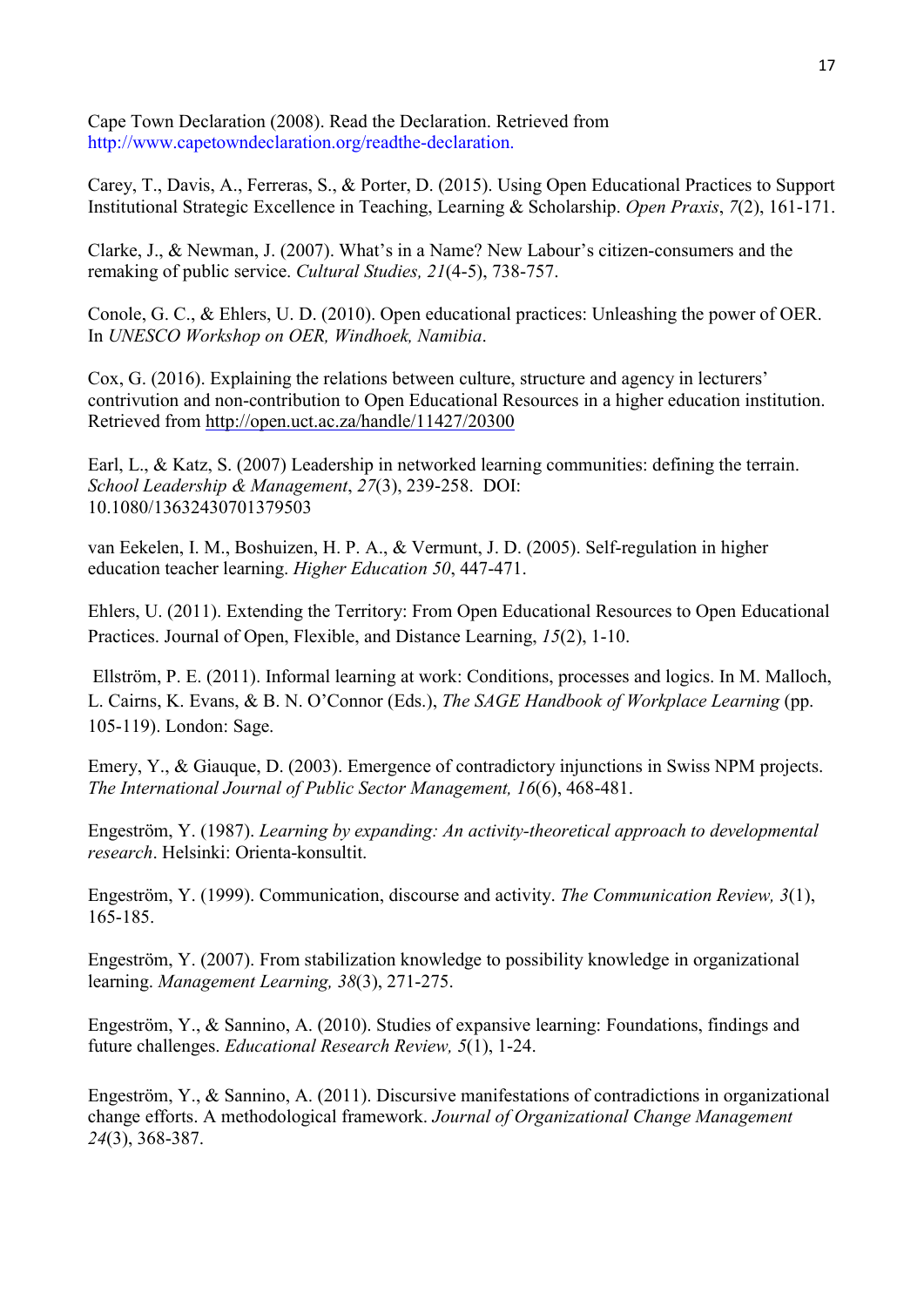Evans, M., & Stone‐Johnson, C. (2010) Internal leadership challenges of network participation, International Journal of Leadership in Education, 1(2), 203-220.

Fairclough, N. (2000). Language and neo-liberalism. Discourse & Society, 11(2), 147-148.

Falconer, I., Littlejohn, A., McGill, L., & Beetham, H. (2016) Motives and tensions in the release of Open Educational Resources: the UKOER programme, Australasian Journal of Educational Technology.

du Gay, P. (1996). Consumption and Identity at Work. London: Sage.

Gherardi, S., & Nicolini, D. (2000). To transfer is to transform: The circulation of safety knowledge. Organization, 7(2), 329-348.

Gruering, G. (2001). Origin and theoretical basis of new public management. International Public Management Journal, 4(1), 1-25. doi:10.1016/S1096-7494(01)00041-1

Hager, P. (2011). Theories of Workplace Learning. In M. Malloch, L. Cairns, K. Evans, & B. N. O'Connor (Eds.), The SAGE Handbook of Workplace Learning (pp. 17-31). London: Sage.

Hood, C., & Dixon, R. (2013). A Model od Cost-cutting in Governement? The Great Management Revolution in UK Central Government Reconsidered. Public Administration, 91(1), 114-134.

Fontana , R., Milligan, C., Littlejohn, A. & Margaryan, A. (2015) Measuring self-regulated learning in the workplace. International Journal of Training and Development, 19(1), 32-52.

Hood & Littlejohn (in press). Knowledge typologies for professional learning: educators' (re)generation of knowledge when learning open educational practice. Educational Technology Research and Development.

Il'enkov, E. V. (1977). Dialectical Logic: Essays in Its History and Theory. Moscow: Progress.

Kalliola, S., & Nakari, R. (2006). Rajojen ylittäminen sosiaalisena innovaationa kuntien kehittämistoiminnassa. In P. Jokivuori, R. Latva-Karjanmaa, & A. Ropo (Eds.), Työelämän taitekohtia Työpoliittinen tutkimus 309 (pp. 34-50). Helsinki: Työministeriö.

Lave, J., & Wenger, E. (1991). Situated learning: Legitimate peripheral participation. Cambridge: Cambridge University Press.

Leont'ev, A.N. (1978). Activity, Consciousness and Personality. Englewood Cliffs: Prence-Hall.

Little, D. (2007). Language Learner Autonomy: Some Fundamental Considerations Revisited. Innovation in Language Learning and Teaching, 1(1), 14-29.

Littlejohn, A., Falconer, I., McGill, L., & Beetham, H. (2014). Open Networks and Bounded Communities: Tensions Inherent in Releasing Open Educational Resources. In A. Littlejohn and C.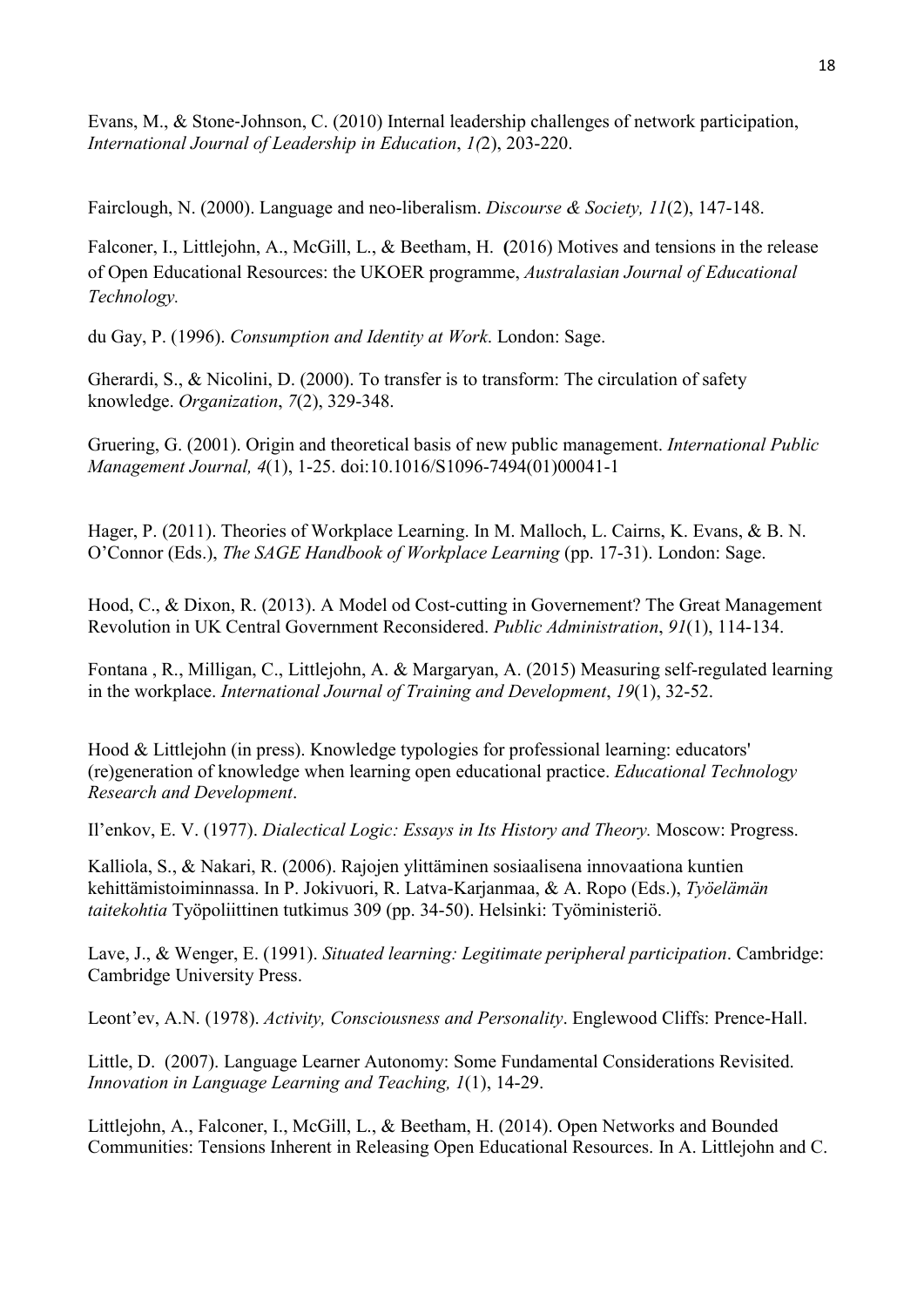Pegler (Eds), Reusing Open Resources: learning in open networks for work, life and education (pp.57-69). Abingdon, Oxon: Routledge.

Littlejohn & Hood (2016). How educators build knowledge and expand their practice: The case of open education resources. British Journal of Educational Technology, DOI: 10.1111/bjet.12438

Littlejohn, A., & Pegler, C. (2014) Reusing Resources: Open for Learning. Journal of Interactive Media in Education, 2014, 1. http://jime.open.ac.uk/articles/10.5334/2014-02/

Livingston-Vale, K., & Long, P. (2003). Models for Open Learning. In A. Littlejohn (Ed.) Reusing OnlineResources: A Sustainable Approach to eLearning. London: Kogan Page.

Martínez-Roldán, C. M. (2015). Translanguaging Practices as Mobilization of Linguistic Resources in a Spanish/English Bilingual After-School Program: An Analysis of Contradictions. International Multilingual Research Journal, 9(1), 43-58.

Masterman, L., & Wild, J. (2012). OER Impact Study: Research Report. JISC Open Educational Resources Programme. Retrieved from http://www.webarchive.org.uk/wayback/archive/20140614114910/http://www.jisc.ac.uk/media/doc uments/programmes/elearning/oer/JISCOERImpactStudyResearchReportv1-0.pdf.

McAndrew, P. (2012). Inspiring creativity in organisations, teachers and learners through Open Educational Resources. European Journal of Open, Distance and E-learning, 15(2).

McGill, L., Beetham, H., Falconer, I., & Littlejohn, A. (2010). JISC/HE Academy OER Programme: Pilot Phase Synthesis and Evaluation Report. Retrieved from https://OERynth.pbworks.com/w/page/29688444/Pilot%20Phase%20Synthesis%20and%20Evaluati on%20Report.

Moore, M. G. (1973). 'Toward a theory of independent learning and teaching'. Journal of Higher Education XLIV(12), 661-79.

OECD (2007). Giving Knowledge for Free: The Emergence of Open Educational Resources. Retrieved from http://www.oecd.org/document/41/0,3746,en\_2649\_35845581\_38659497\_1\_1\_1\_1,00.html.

OPAL (2011). Beyond OER: Shifting focus to open educational practices. OPAL Report 2011. Essen, Germany: Open Education Quality Initiative.

Pereira Querol, M. A. (2011). Learning challenges in biogas production for sustainability: An activity theoretical study of a network from a swine industry chain. Helsinki: University of Helsinki.

Pintrich, P. R. (2000). The role of goal orientation in self-regulated learning. In M. Boekaerts, M. Zeidner, and P.R. Pintrich, (Eds.), Handbook of self-regulation (pp. 451-502). San Diego, CA: Academic Press.

Porter, D. A. (2013). Exploring the practices of educators using open educational resources (OER) in the British Columbia higher education system (Doctoral dissertation, Education: Faculty of Education). Retrieved from: http://summit.sfu.ca/item/13663